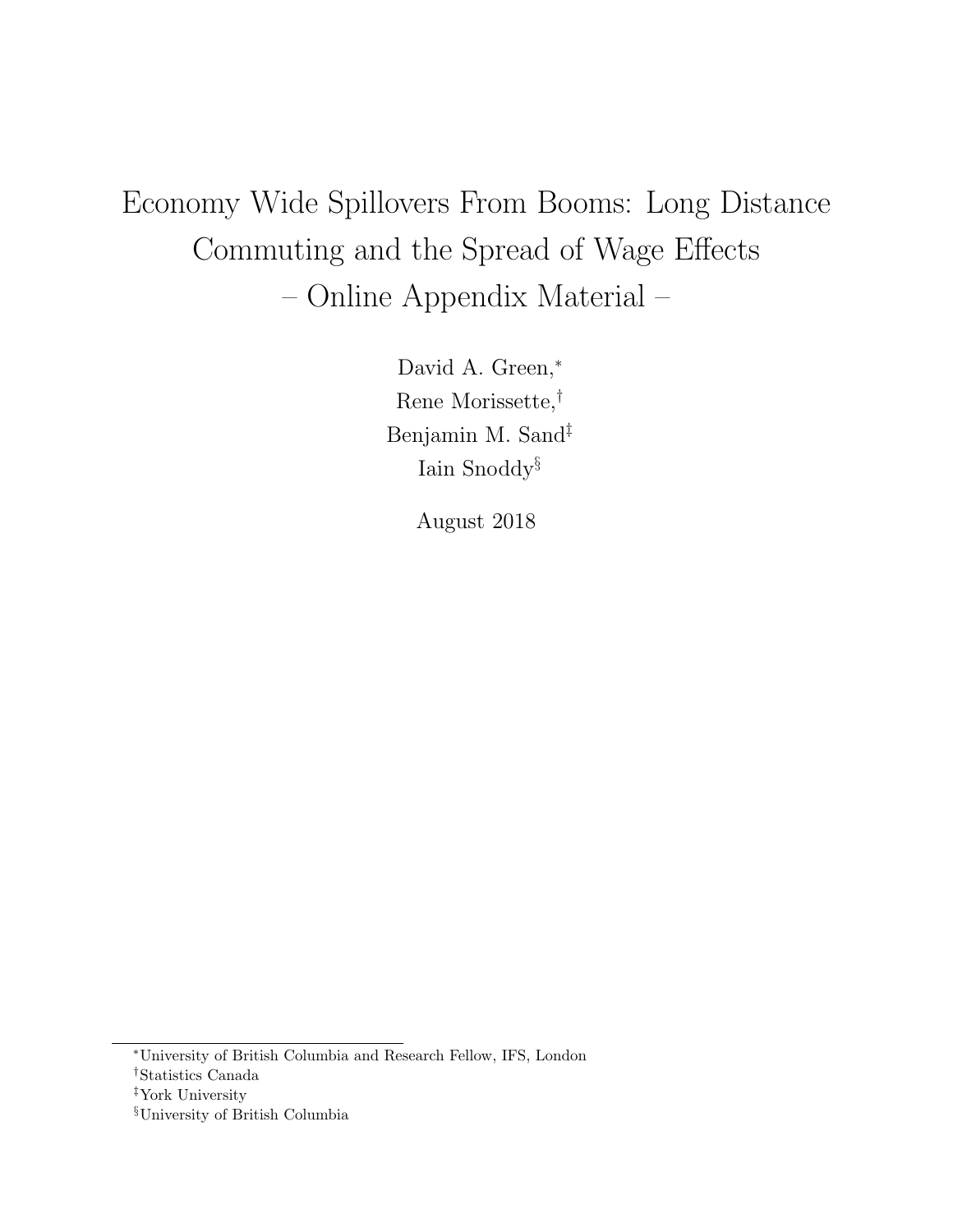### A LFS and CPS Data

### A.1 Labour Force Surveys

Our Labour Force Survey (LFS) extracts come from the Public Use files for the years 1997- 2015. Respondents are in the survey for 6 months and then leave. They are asked the wage on their main job when they first enter the survey or at the start of a new job but are not re-asked their wage in subsequent months if they remain on the same job. In that sense, the wage observations for job stayers become 'stale'. In response, we use data from two months in each year (May and November) which are over 6 months apart and, so, include completely separate samples of wage and employment observations. From this extract, we further limit the sample by restricting attention to those between the ages of 20 and 54 who do not report being full- or part-time students. All wage calculations use a sub-sample of currently employed, wage and salary workers. Workers paid by the hour report their hourly wage directly. Those not paid by the hour have their wages converted to an hourly measure by Statistics Canada. Wages are converted to 2000 dollars using the CPI deflator obtained form http://www5.statcan.gc.ca/cansim/a26?id=3260020.

### A.2 MORG Current Population Survey

Our Current Population Survey Merged Outgoing Rotation Group data for 1997-2015 are downloaded from the National Bureau of Economic Research.<sup>[1](#page-1-0)</sup> From these data, we extract a sample of individuals between the ages of 20 and 54 who do not report being full- or parttime students. The construction of our wage data closely follows [Lemieux](#page-29-0) [\(2006\)](#page-29-0). Wage data is based on those who report employment in the reference week as wage and salary workers. In all wage calculations, we set allocated wages to missing. Our hourly wage measure is based on reported hourly wage for those who report hourly payment and not adjusted for topcoding. For workers who are not paid hourly, we use edited weekly earnings and divide the result by usual hours worked per week. We topcode the result by multiplying the weekly earnings topcode by 1.4 and dividing by 35. We convert wages to 2000 dollars using a CPI deflator and winsorize wages below [2](#page-1-1) dollars.<sup>2</sup> All calculations using the earnings weight provided.

<span id="page-1-0"></span><sup>1</sup>The link is http://www.nber.org/data/morg.html

<span id="page-1-1"></span><sup>&</sup>lt;sup>2</sup>CPI data from http://data.bls.gov/cgi-bin/surveymost?cu and includes all items.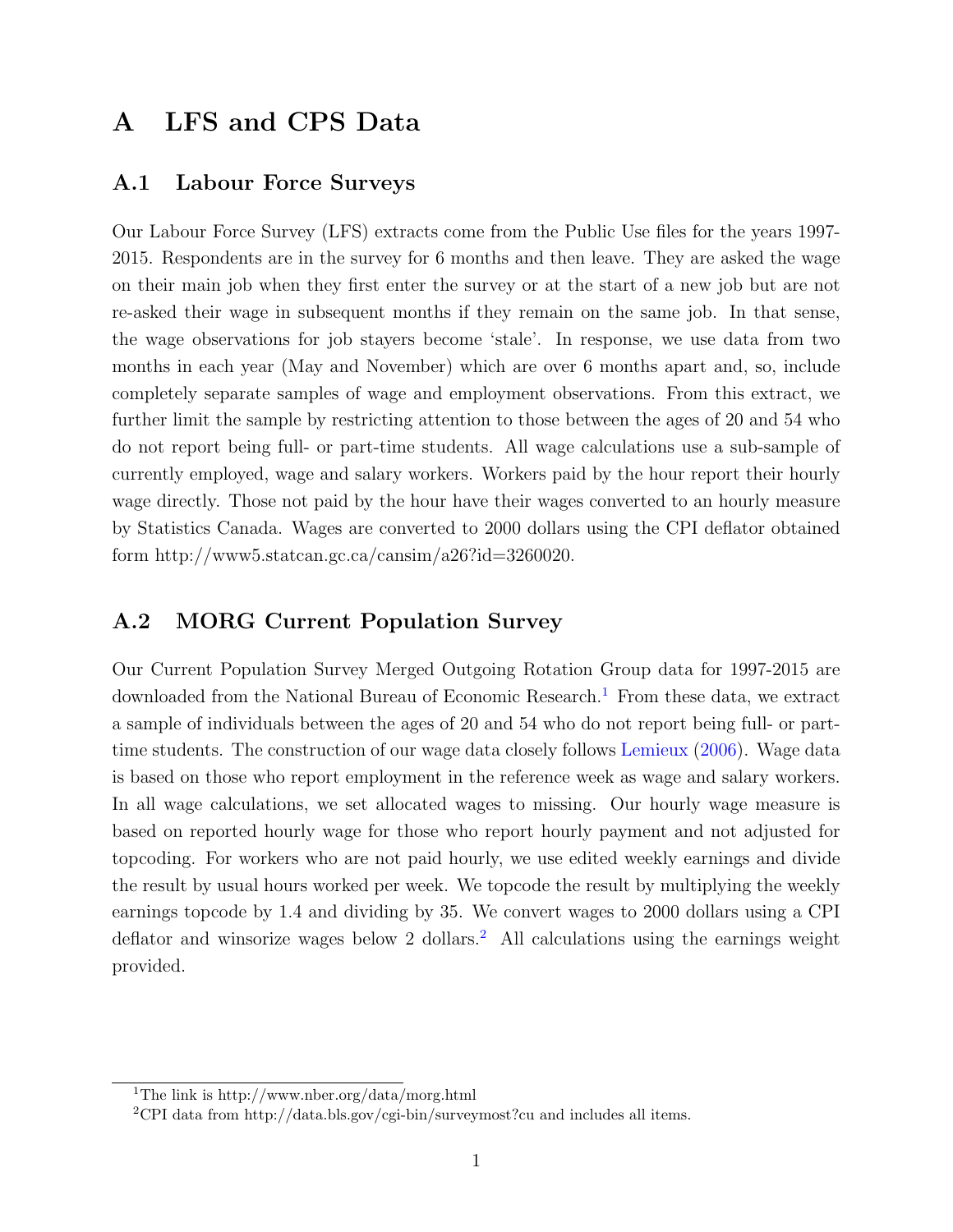## A.3 Resource Employment and Region Groups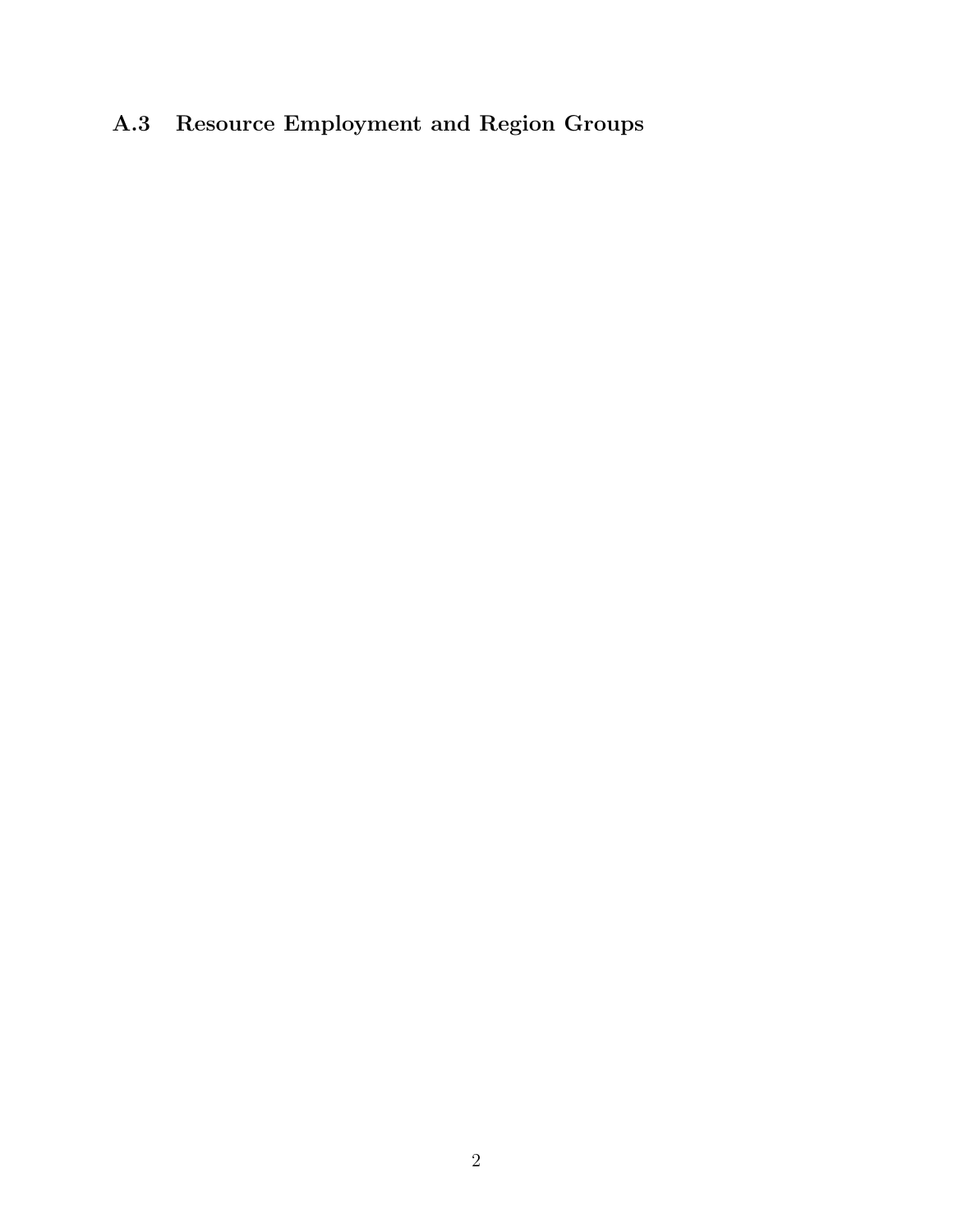| State                    | Northeast | Midwest    | South      | West       | ER States |
|--------------------------|-----------|------------|------------|------------|-----------|
| ${\rm CT}$               | $0.06\,$  |            |            |            |           |
| $\operatorname{ME}$      | 0.08      |            |            |            |           |
| MA                       | 0.07      |            |            |            |           |
| NH                       | 0.10      |            |            |            |           |
| $_{\rm NJ}$              | $0.05\,$  |            |            |            |           |
| ${\rm NY}$               | 0.08      |            |            |            |           |
| PA                       | 0.42      |            |            |            |           |
| $\rm RI$                 | $0.05\,$  |            |            |            |           |
| VT                       | 0.27      |            |            |            |           |
| ${\rm IL}$               |           | 0.15       |            |            |           |
| $\ensuremath{\text{IN}}$ |           | $\rm 0.31$ |            |            |           |
| ΙA                       |           | $0.19\,$   |            |            |           |
| KS                       |           | 0.71       |            |            |           |
| $\rm MI$                 |           | $\rm 0.13$ |            |            |           |
| $\operatorname{MN}$      |           | 0.31       |            |            |           |
| MO                       |           | 0.23       |            |            |           |
| NE                       |           | 0.13       |            |            |           |
| ND                       |           | $2.28\,$   |            |            | 2.28      |
| OH                       |           | 0.31       |            |            |           |
| ${\rm SD}$               |           | $\rm 0.54$ |            |            |           |
| WI                       |           | $0.10\,$   |            |            |           |
| AL                       |           |            | 0.66       |            |           |
| DE                       |           |            | $0.08\,$   |            |           |
| $\operatorname{DC}$      |           |            | $0.00\,$   |            |           |
| FL                       |           |            | $0.09\,$   |            |           |
| GA                       |           |            | $0.12\,$   |            |           |
| KY                       |           |            | 1.47       |            |           |
| MD                       |           |            | $0.04\,$   |            |           |
| $\rm{MS}$                |           |            | 1.54       |            |           |
| NC                       |           |            | $0.09\,$   |            |           |
| SC                       |           |            | 0.09       |            |           |
| ${\rm TN}$               |           |            | $\rm 0.24$ |            |           |
| VA                       |           |            | $\rm 0.25$ |            |           |
| WV                       |           |            | 4.63       |            | 4.63      |
| AK                       |           |            |            | 3.30       | 3.30      |
| $\rm AZ$                 |           |            |            | 0.45       |           |
| AR                       |           |            |            | 0.50       |           |
| CA                       |           |            |            | $0.20\,$   |           |
| $_{\rm CO}$              |           |            |            | 1.04       |           |
| $\rm HI$                 |           |            |            | $\rm 0.03$ |           |
| ${\rm ID}$               |           |            |            | 0.58       |           |
| $_{\rm LA}$              |           |            |            | $3.97\,$   | 3.97      |
| $\rm{MT}$                |           |            |            | 1.31       |           |
| ${\rm NV}$               |           |            |            | 1.43       |           |
| $\mathrm{NM}$            |           |            |            | $3.01\,$   | 3.01      |
| OK                       |           |            |            | $3.04\,$   | $3.04\,$  |
| $\rm OR$                 |           |            |            | $0.10\,$   |           |
| ${\rm TX}$               |           |            |            | $2.24\,$   | 2.24      |
| ${\rm UT}$               |           |            |            | $2.22\,$   | 2.22      |
| <b>WA</b>                |           |            |            | 0.17       |           |
| ${\hbox{WY}}$            |           |            |            | 12.07      | $12.07\,$ |
| Region                   | $0.15\,$  | $0.25\,$   | $\rm 0.38$ | $1.21\,$   | $2.78\,$  |

US Resource Employment

Notes: Each cell shows the fraction of employed wage and salary workers in the resource sector. This sector is defind as Oil and gas extraction (211), Metal ore mining (2122), Nonmetallic mineral mining and quarrying (2123) Not specified type of mining, Support activities for mining (213). Data from the MORG 1997-2015.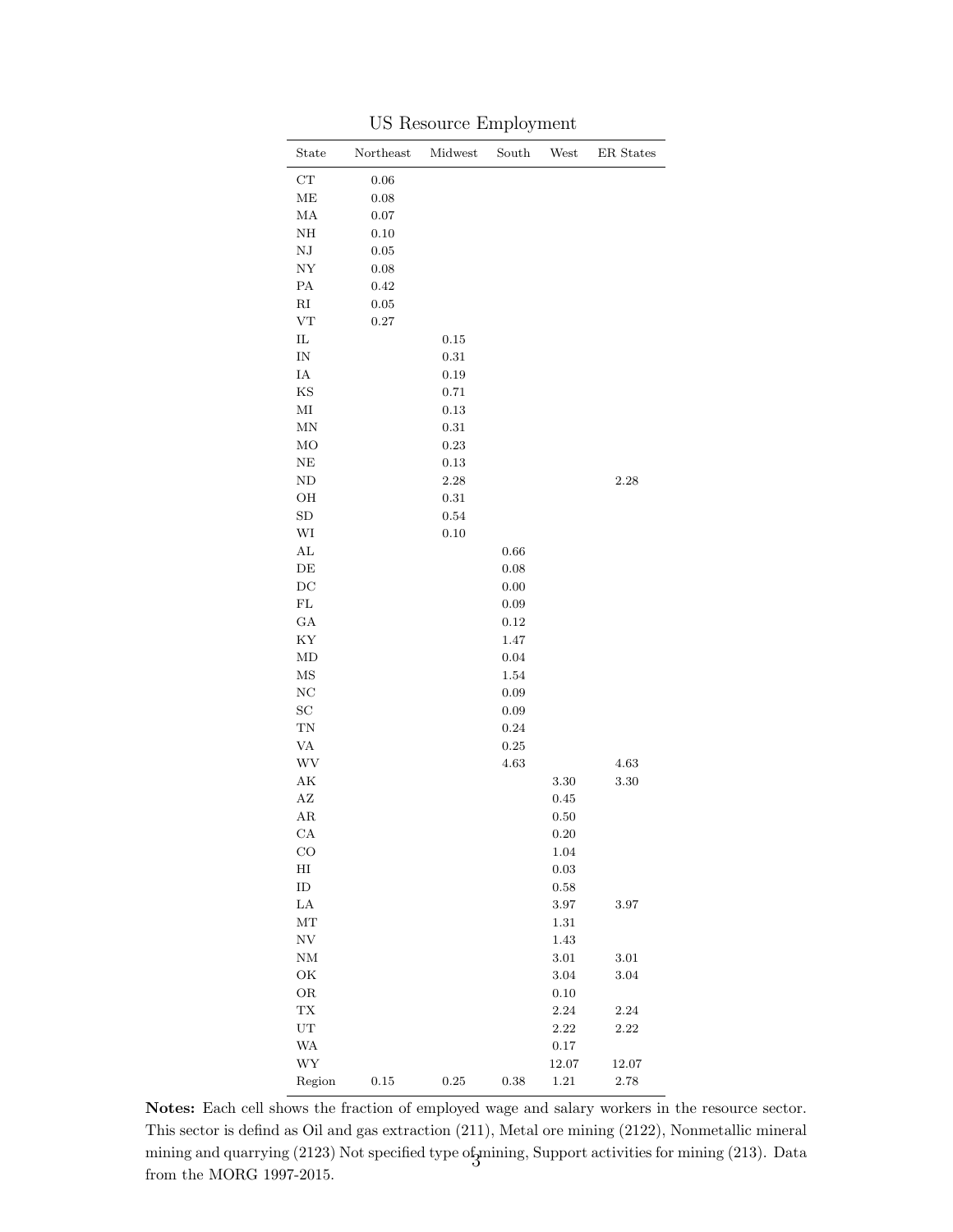| Province             | Maritimes | Eastern | West | Pacific | ER Prov |
|----------------------|-----------|---------|------|---------|---------|
| Newfoundland         | 4.07      |         |      |         | 4.07    |
| Prince Edward Island | 0.37      |         |      |         |         |
| Nova Scotia          | 0.94      |         |      |         |         |
| New Brunswick        | 1.42      |         |      |         |         |
| Quebec               |           | 0.55    |      |         |         |
| Ontario              |           | 0.55    |      |         |         |
| Manitoba             |           |         | 1.15 |         |         |
| Saskatchewan         |           |         | 4.94 |         | 4.94    |
| Alberta              |           |         | 8.01 |         | 8.01    |
| British Columbia     |           |         |      | 1.07    |         |
| Region               | 1.71      | 0.55    | 6.14 | 1.07    | 7.09    |

Canadian Resource Employment

Notes: Each cell shows the fraction of employed wage and salary workers in the resource sector. This sector is defind as NAICS industry Mining and Oil and Gas Extraction. Data from the LFS 1997-2015. The first four columns refer to Canadian regions for the indicated provinces. The last

### A.4 Canada in year 2000

column shows the same data for resource extraction provinces.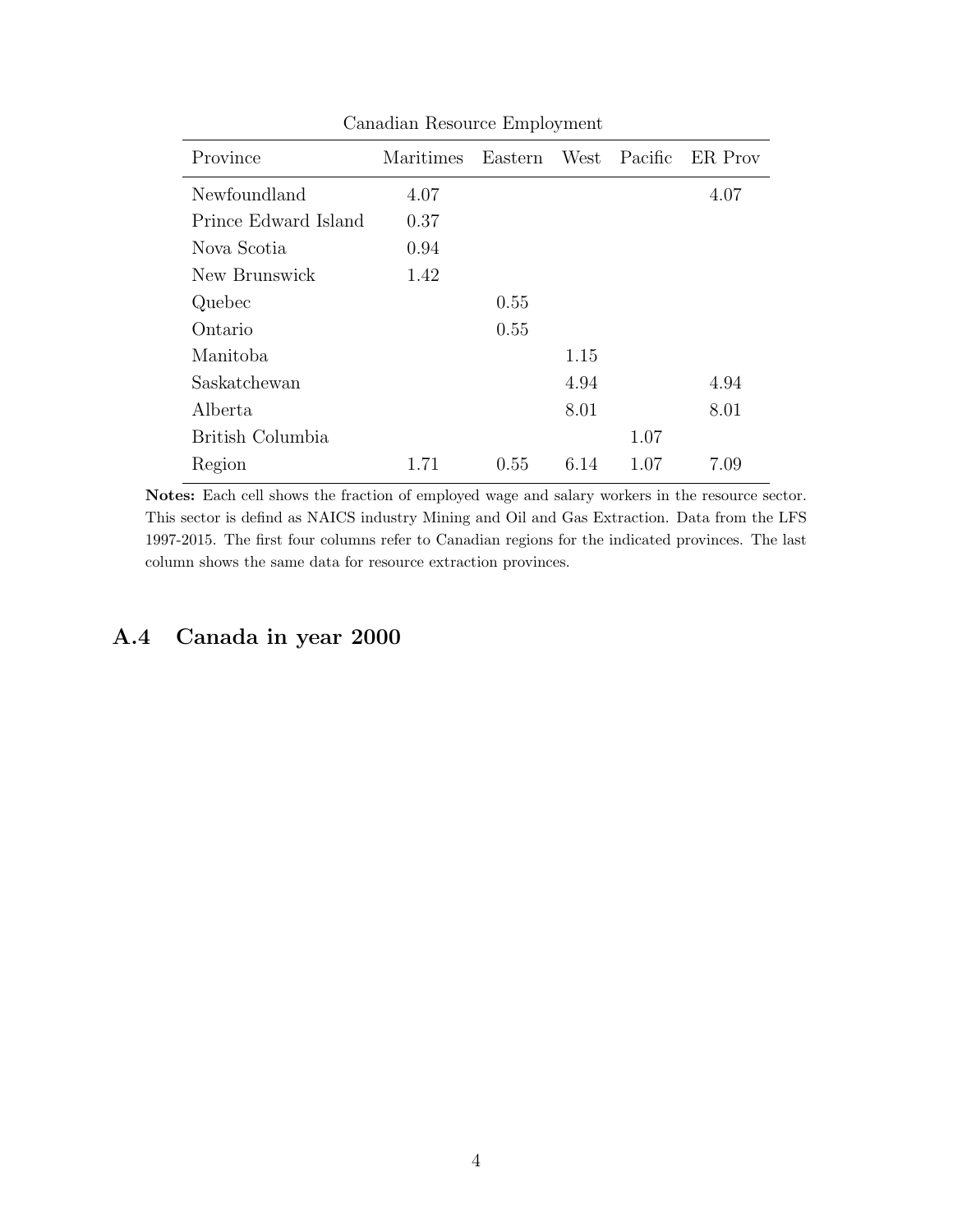| Province             | Maritimes | Eastern | West | Pacific | ER Prov |
|----------------------|-----------|---------|------|---------|---------|
| Newfoundland         | 2.54      |         |      |         | 2.54    |
| Prince Edward Island | 0.13      |         |      |         |         |
| Nova Scotia          | 0.96      |         |      |         |         |
| New Brunswick        | 1.36      |         |      |         |         |
| Quebec               |           | 0.58    |      |         |         |
| Ontario              |           | 0.53    |      |         |         |
| Manitoba             |           |         | 1.23 |         |         |
| Saskatchewan         |           |         | 3.32 |         | 3.32    |
| Alberta              |           |         | 5.87 |         | 5.87    |
| British Columbia     |           |         |      | 0.64    |         |
| Region               | 1.37      | 0.55    | 4.45 | 0.64    | 5.05    |

Canadian Resource Employment in Year 2000

Notes: Each cell shows the fraction of employed wage and salary workers in the resource sector. This sector is defind as NAICS industry Mining and Oil and Gas Extraction. Data from the LFS 1997-2015. The first four columns refer to Canadian regions for the indicated provinces. The last column shows the same data for resource extraction provinces.

### A.5 Canada in year 2013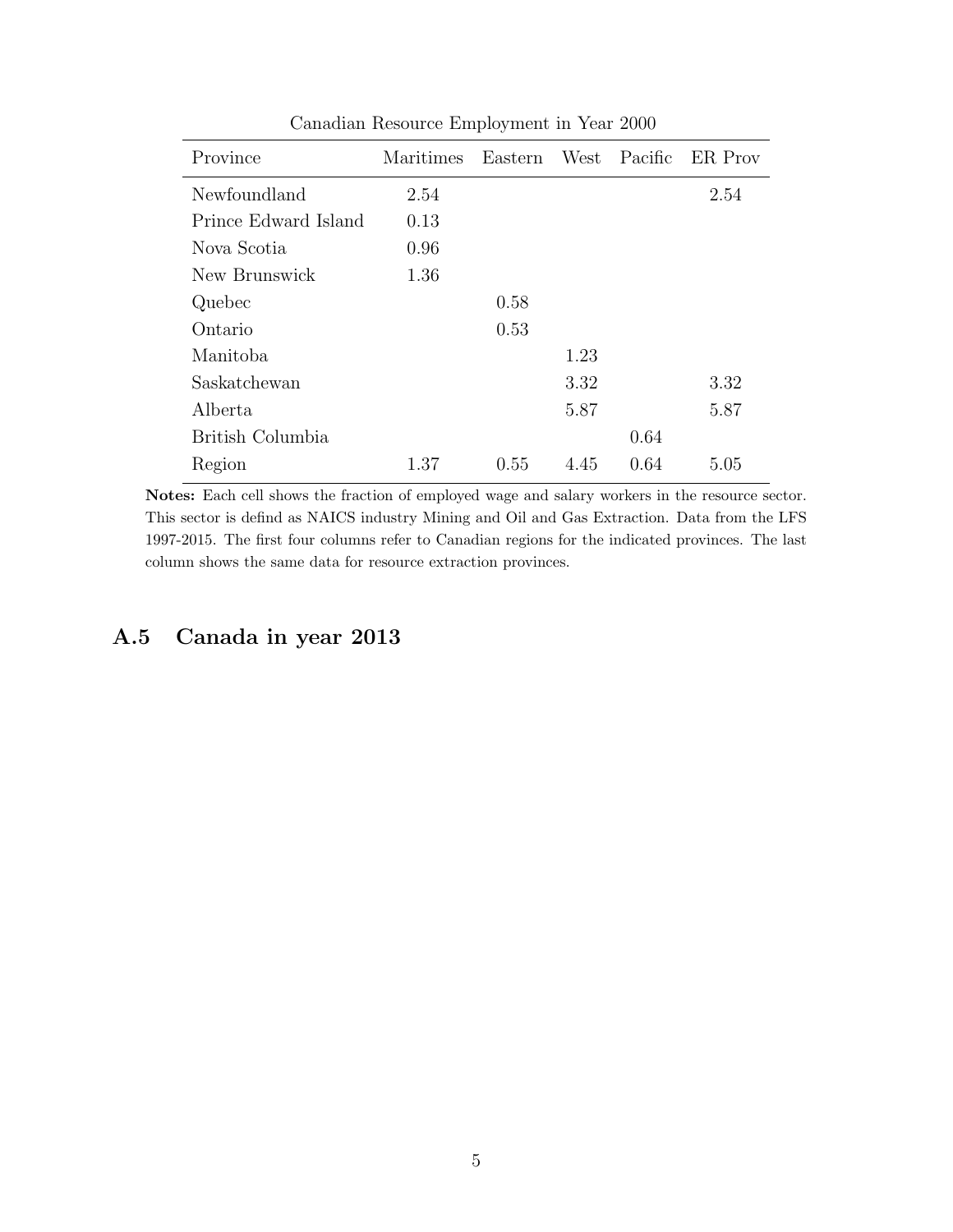| Province             | Maritimes | Eastern | West | Pacific | ER Prov |
|----------------------|-----------|---------|------|---------|---------|
| Newfoundland         | 6.34      |         |      |         | 6.34    |
| Prince Edward Island | 0.29      |         |      |         |         |
| Nova Scotia          | 0.81      |         |      |         |         |
| New Brunswick        | 1.56      |         |      |         |         |
| Quebec               |           | 0.56    |      |         |         |
| Ontario              |           | 0.58    |      |         |         |
| Manitoba             |           |         | 1.01 |         |         |
| Saskatchewan         |           |         | 5.39 |         | 5.39    |
| Alberta              |           |         | 9.22 |         | 9.22    |
| British Columbia     |           |         |      | 1.55    |         |
| Region               | 2.20      | 0.57    | 7.11 | 1.55    | 8.33    |

Canadian Resource Employment in Year 2013

Notes: Each cell shows the fraction of employed wage and salary workers in the resource sector. This sector is defind as NAICS industry Mining and Oil and Gas Extraction. Data from the LFS 1997-2015. The first four columns refer to Canadian regions for the indicated provinces. The last column shows the same data for resource extraction provinces.

### A.6 Employment Shares by Region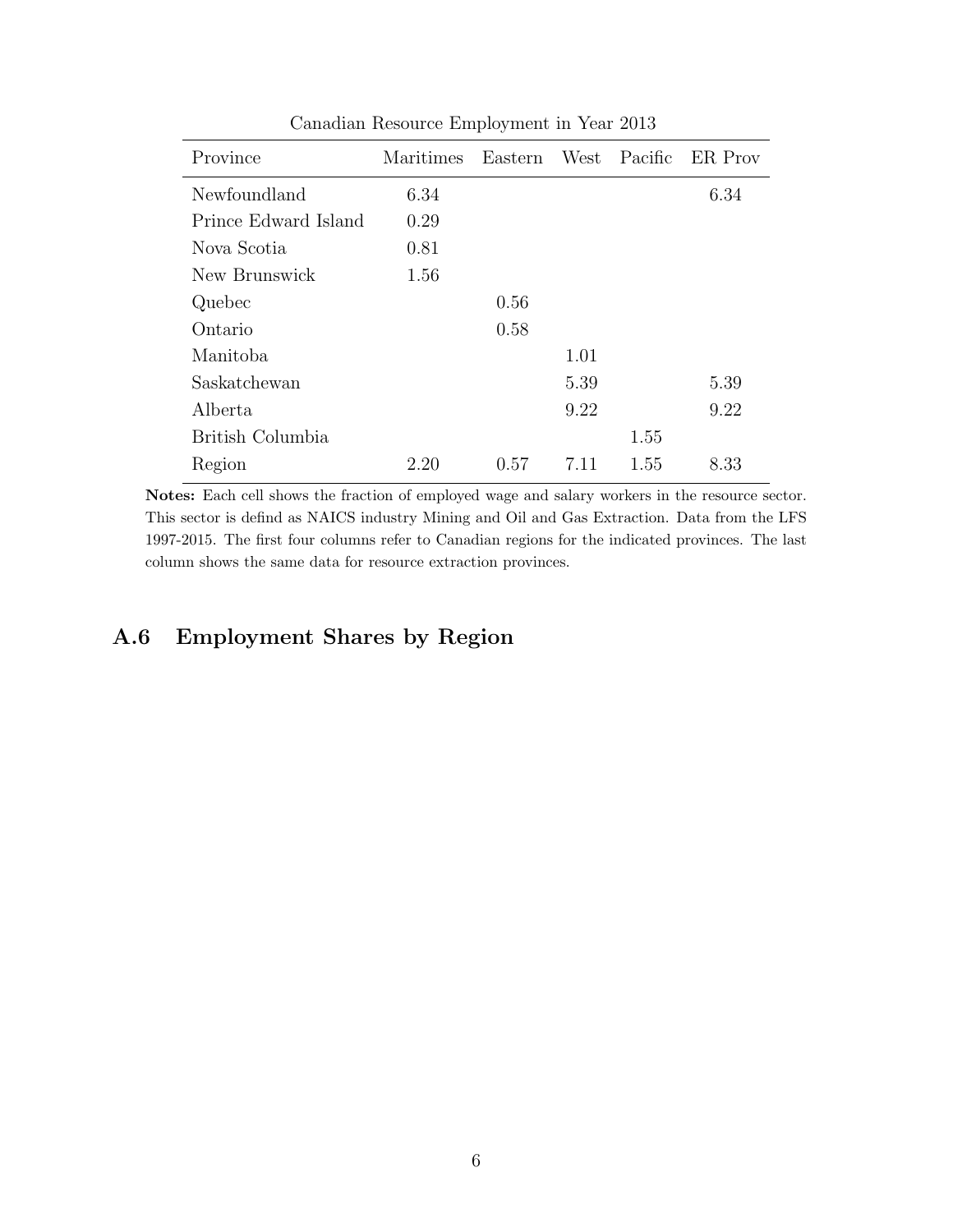| State                                        | Northeast | Midwest    | South      | West       | ER States  |
|----------------------------------------------|-----------|------------|------------|------------|------------|
| ${\rm CT}$                                   | $1.20\,$  |            |            |            |            |
| ME                                           | $0.43\,$  |            |            |            |            |
| MA                                           | $2.30\,$  |            |            |            |            |
| NH                                           | 0.47      |            |            |            |            |
| ${\rm N}{\rm J}$                             | 2.99      |            |            |            |            |
| ${\rm NY}$                                   | 6.35      |            |            |            |            |
| PA                                           | 4.17      |            |            |            |            |
| $\rm RI$                                     | $0.36\,$  |            |            |            |            |
| ${\rm VT}$                                   | 0.22      |            |            |            |            |
| IL                                           |           | 4.43       |            |            |            |
| $\ensuremath{\text{IN}}$                     |           | 2.18       |            |            |            |
| $\rm IA$                                     |           | $1.07\,$   |            |            |            |
| KS                                           |           | 0.94       |            |            |            |
| $\rm MI$                                     |           | $3.30\,$   |            |            |            |
| MN                                           |           | 1.91       |            |            |            |
| MO                                           |           | 2.01       |            |            |            |
| $\rm NE$                                     |           | $\,0.63\,$ |            |            |            |
| $\rm ND$                                     |           | 0.23       |            |            | $\rm 0.23$ |
| $\rm OH$                                     |           | $3.91\,$   |            |            |            |
| ${\rm SD}$                                   |           | $\rm 0.26$ |            |            |            |
| WI                                           |           | $2.01\,$   |            |            |            |
| $\mathbf{AL}$                                |           |            | 1.49       |            |            |
| DE                                           |           |            | $\rm 0.29$ |            |            |
| DC                                           |           |            | $\rm 0.23$ |            |            |
| $\rm FL$                                     |           |            | 5.62       |            |            |
| $_{\mathrm{GA}}$                             |           |            | 3.17       |            |            |
| ΚY                                           |           |            | 1.37       |            |            |
| MD                                           |           |            | 2.01       |            |            |
| $_{\rm MS}$                                  |           |            | 0.88       |            |            |
| NC                                           |           |            | 2.95       |            |            |
| $\operatorname{SC}$                          |           |            | 1.41       |            |            |
| ${\rm TN}$                                   |           |            | 1.98       |            |            |
| $\ensuremath{\text{VA}}\xspace$              |           |            | $2.71\,$   |            |            |
| $\ensuremath{\text{W}}\ensuremath{\text{V}}$ |           |            | $\rm 0.55$ |            | 0.55       |
| $\mathbf{A}\mathbf{K}$                       |           |            |            | 0.23       | $\rm 0.23$ |
| AZ                                           |           |            |            | 1.89       |            |
| AR                                           |           |            |            | 0.88       |            |
| $_{\rm CA}$                                  |           |            |            | 11.74      |            |
| $_{\rm CO}$                                  |           |            |            | 1.72       |            |
| $\rm HI$                                     |           |            |            | $0.41\,$   |            |
| ${\rm ID}$                                   |           |            |            | $0.46\,$   |            |
| LA                                           |           |            |            | 1.40       | 1.40       |
| MT                                           |           |            |            | 0.29       |            |
| $_{\mathrm{NV}}$                             |           |            |            | 0.84       |            |
| $\mathrm{NM}$                                |           |            |            | 0.59       | 0.59       |
| OK                                           |           |            |            | 1.14       | 1.14       |
| $\rm OR$                                     |           |            |            | $1.21\,$   |            |
| TX                                           |           |            |            | 7.94       | 7.94       |
| $\mathop{\rm UT}\nolimits$                   |           |            |            | $\rm 0.84$ | $\rm 0.84$ |
| WA                                           |           |            |            | 2.21       |            |
| ${\hbox{WY}}$                                |           |            |            | 0.18       | 0.18       |
| Region                                       | 18.49     | 22.87      | 24.66      | 33.88      | 13.10      |

US Employment Shares

Notes: Each cell shows the fraction of employed wage and salary workers in the US. Data from the MORG 1997-2015.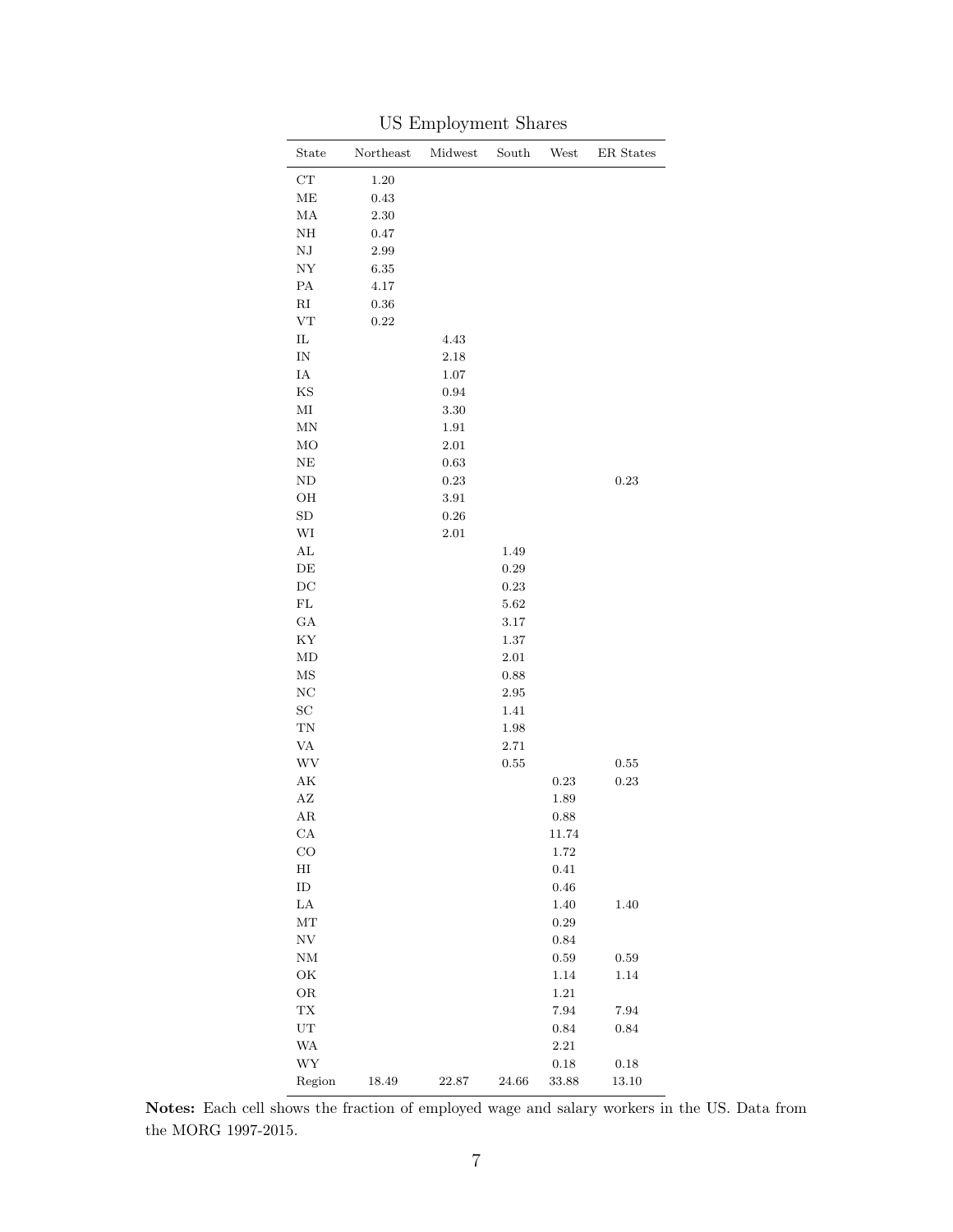| Canadian Employment Shares |           |         |       |         |         |  |
|----------------------------|-----------|---------|-------|---------|---------|--|
| Province                   | Maritimes | Eastern | West  | Pacific | ER Prov |  |
| Newfoundland               | 1.43      |         |       |         | 1.43    |  |
| Prince Edward Island       | 0.41      |         |       |         |         |  |
| Nova Scotia                | 2.79      |         |       |         |         |  |
| New Brunswick              | 2.28      |         |       |         |         |  |
| Quebec                     |           | 23.10   |       |         |         |  |
| Ontario                    |           | 39.60   |       |         |         |  |
| Manitoba                   |           |         | 3.60  |         |         |  |
| Saskatchewan               |           |         | 2.91  |         | 2.91    |  |
| Alberta                    |           |         | 11.51 |         | 11.51   |  |
| British Columbia           |           |         |       | 12.36   |         |  |
| Region                     | 6.92      | 62.70   | 18.03 | 12.36   | 15.86   |  |

Notes: Each cell shows the fraction of employed wage and salary workers in Canada. Data from the LFS 1997-2015.

### A.7 Manufacturing Employment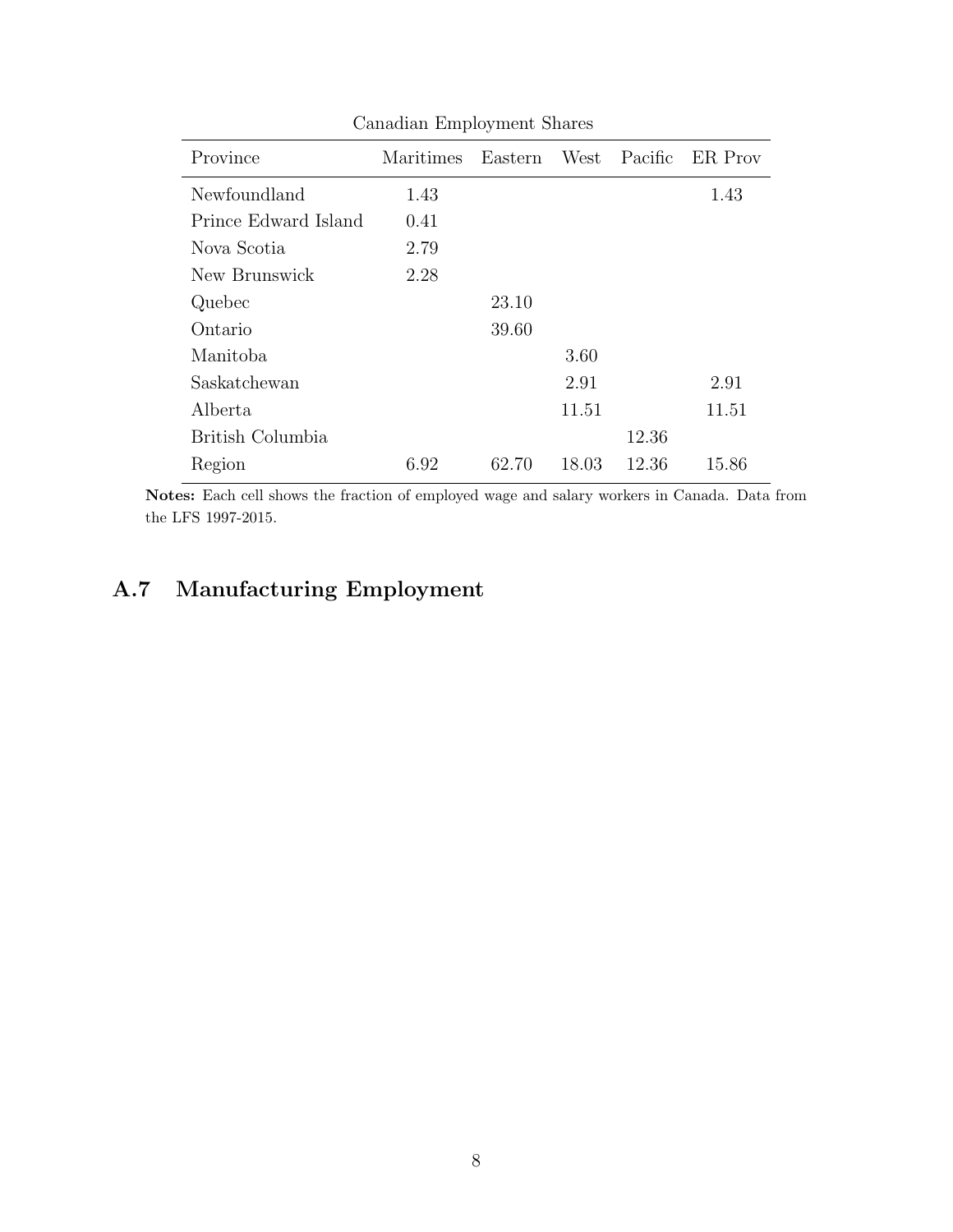|      |      | Canada  |      | US      |
|------|------|---------|------|---------|
| Year | All  | Ontario | All  | Eastern |
| 1997 | 15.7 | 18.9    | 17.1 | 19.6    |
| 1998 | 16.0 | 19.2    | 16.8 | 19.4    |
| 1999 | 16.4 | 19.8    | 16.1 | 18.7    |
| 2000 | 16.5 | 20.2    | 16.0 | 18.5    |
| 2001 | 16.0 | 19.4    | 15.0 | 17.3    |
| 2002 | 16.2 | 19.7    | 14.1 | 16.6    |
| 2003 | 15.9 | 19.5    | 13.8 | 16.2    |
| 2004 | 15.8 | 19.4    | 13.3 | 15.6    |
| 2005 | 14.8 | 17.9    | 12.8 | 15.0    |
| 2006 | 14.0 | 16.8    | 12.7 | 14.8    |
| 2007 | 13.0 | 15.7    | 12.4 | 14.6    |
| 2008 | 12.5 | 14.5    | 12.2 | 14.1    |
| 2009 | 11.6 | 13.1    | 11.3 | 12.6    |
| 2010 | 11.2 | 12.8    | 11.1 | 12.7    |
| 2011 | 10.8 | 12.1    | 11.2 | 12.9    |
| 2012 | 11.0 | 12.8    | 11.2 | 13.0    |
| 2013 | 10.4 | 11.8    | 11.2 | 13.2    |
| 2014 | 10.3 | 11.7    | 10.8 | 12.7    |
| 2015 | 10.1 | 11.4    | 10.7 | 12.7    |

Manufacturing Employment: Canada vs US

Notes: Each cell shows the fraction of employed wage and salary workers in the manufacturing sector. US data from the MORG, Canadian data from the LFS.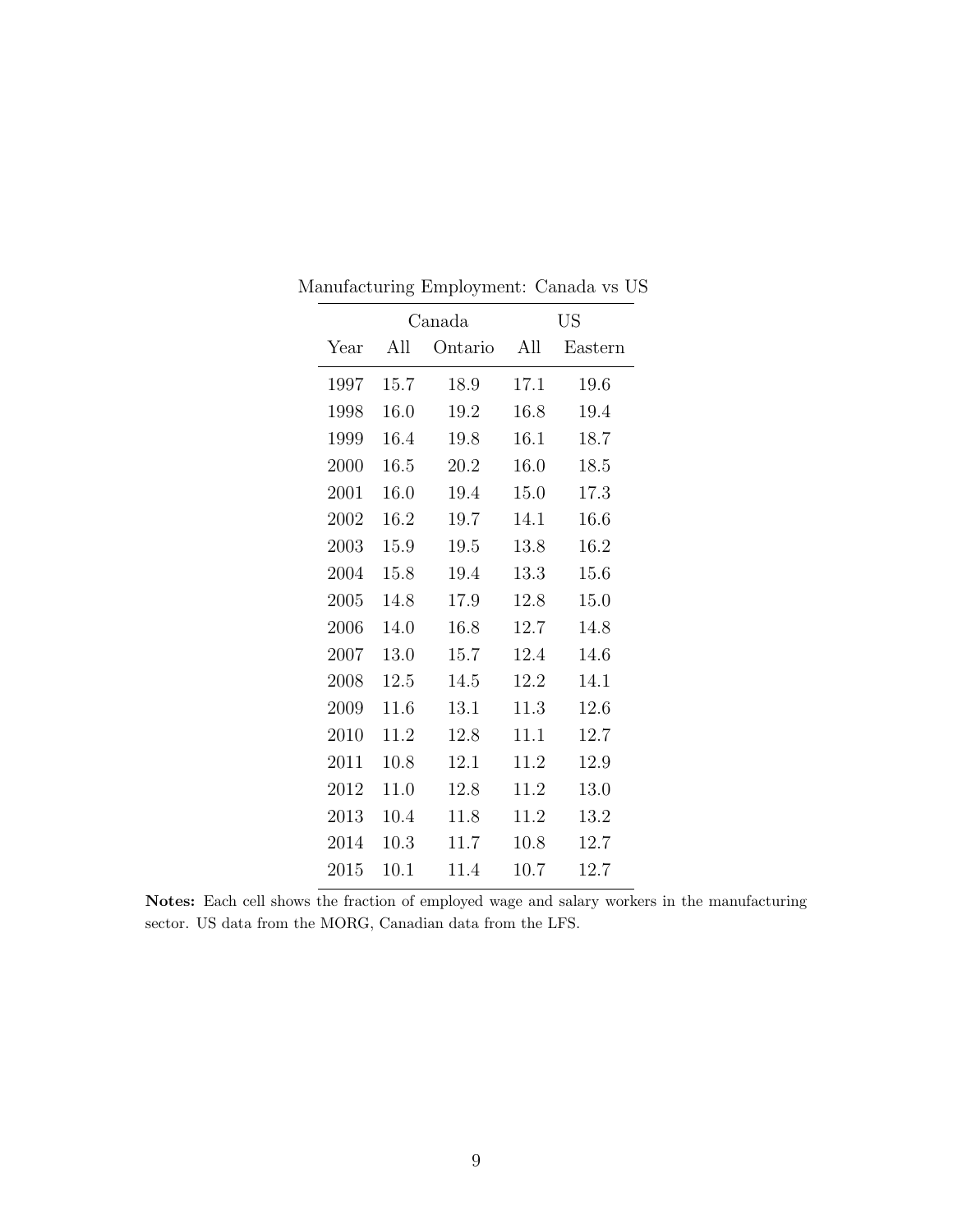#### A.8 Timing of the Oil Boom

The oil price series plotted in Figure 4 in the text could be read as suggesting that the oil boom started in about 1997 rather than 2003. That is actually a reflection of our need to start our wage data plots in 1997 (since that is when the LFS first includes wages). We include, below, a longer term plot of the real oil price. In this plot it is more evident that 1997 is, in fact, just a short term movement down in what is actually a quite flat period for the real oil price from the end of the previous boom in 1983 to the start of this boom in 2003.

Of course, one might still want to focus on the lowest point as a benchmark point for starting the more recent boom but, in fact, the period between the mid-1990s and 2003 was not seen as a boom. This is reflected in the relative importance of employment in extractive resources over this period. As shown in the second figure below, the proportion of employment in extractive resources is actually declining until about 2000 and starts to turn sharply upward around 2003. This corresponds to common definitions of when the most recent boom started and so we use 2003 as the start of the boom in our discussions in the paper.

### B Model

In order to frame our investigation of potential labour market spill-over effects from a resource boom, we use a variant of a search and bargaining model with multiple sectors from [Beaudry](#page-27-0) [et al.](#page-27-0) [\(2012\)](#page-27-0) and [Tschopp](#page-29-1) [\(2015\)](#page-29-1). In particular, we consider an environment in which the economy has two geographically separate areas. One region has oil and gas reserves, and we call this the resource province. The other region is a non-resource province. Our main focus is on wage determination of the non-resource province before and after the oil price boom. For this reason, to keep the exposition simple, we set the model out in partial equilibrium form (treating the employment rate and migration rates as exogenous rather than solving for them in the context of the model). We consider a comparison with two steady states differentiated by there being higher and lower productivity in the oil sector in the ER region. We envision the non-ER region as having several local labour markets, indexed by  $c \in C$ . A worker in any c may have the option of living and working locally, or commuting or moving permanently to the resource province which, for simplicity, we consider as one labour market.

The oil boom (i.e., the state with high productivity in the resource sector) makes it more attractive for workers from the non-resource province to migrate to work in the resource province. This has two effects on wages in local labour markets in the non-ER region. First,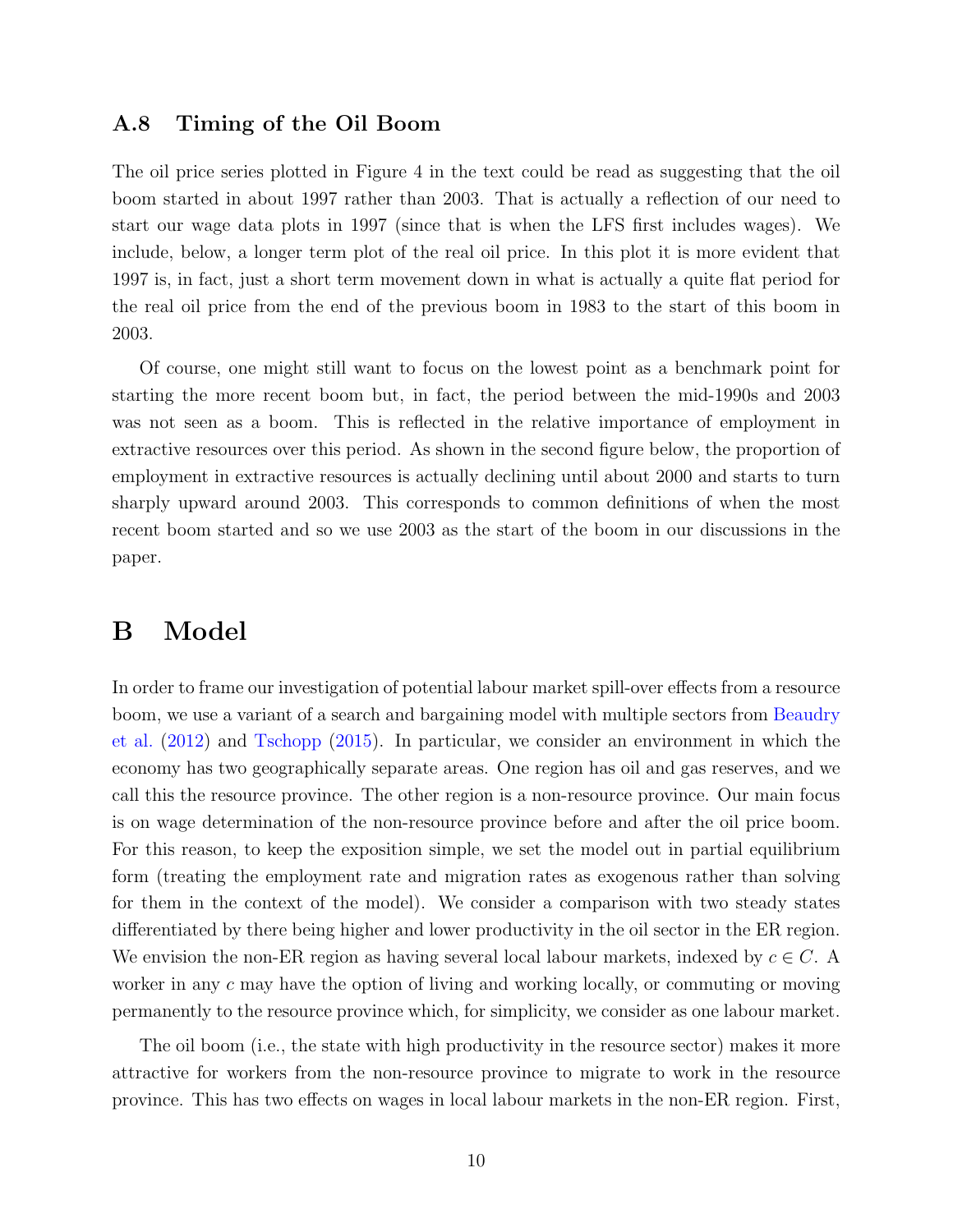Figure 1:

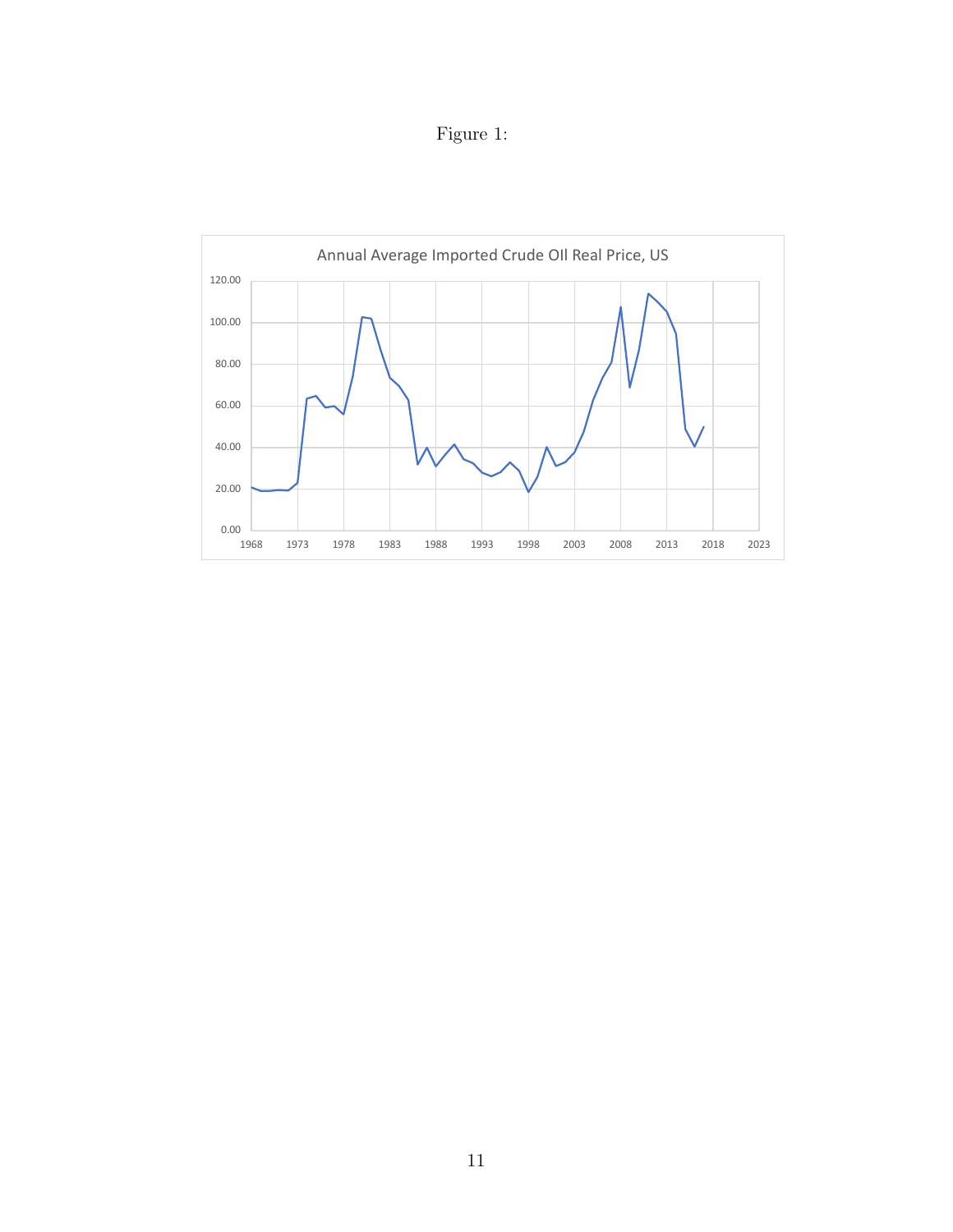Figure 2:

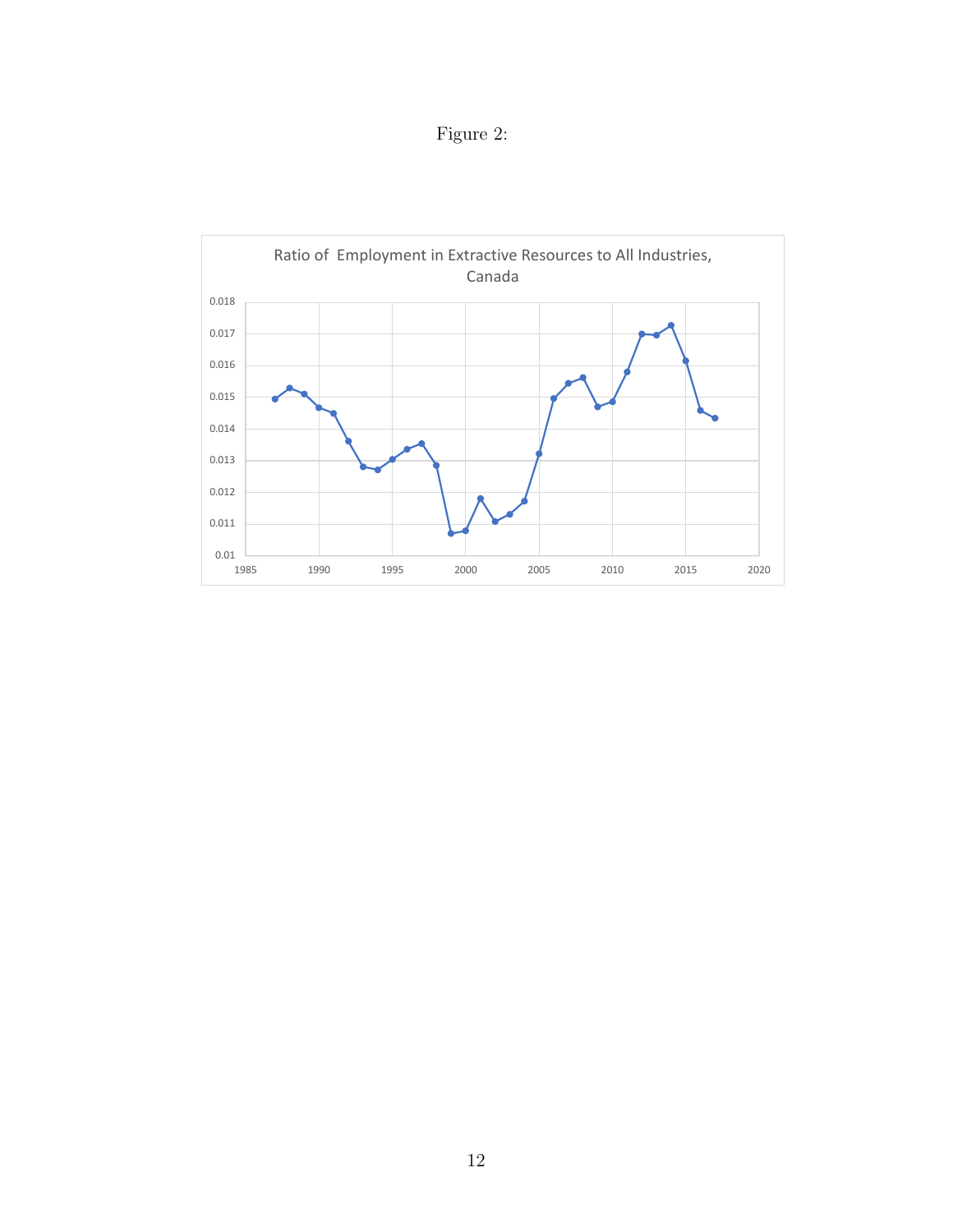the actual migration of workers reduces labour supply, resulting in an increase in wages. Second, for the workers who do not migrate, the option to migrate makes their bargaining position stronger relative to their employers, also raising wages. Since many workers can present this option in bargaining without actually pursuing it, the latter, spillover type effect could be very wide ranging and large. These wage effects, to the extent they exist, could have effects on firm decisions on whether to open job vacancies and, hence, on the employment rate.

For simplicity, we only present part of the full model here. In particular, in the complete version of the model, workers in the ER region are also making decisions about permanent migration to the local economies in the non-ER region. In steady state, the flows in the two directions must balance one another (with any flows reflecting individual idiosyncratic cost shocks). Further, we will treat the employment rate and the actual commuting and migration rates as exogenous, implying that we are only working with a partial equilibrium version of the model here.

Environment. The non-resource economy consists of firms and workers, and unfolds in continuous time. All agents are infinitely lived and discount the future at a rate,  $\rho$ . Each firm belongs to one of I industries,  $i \in \{1, ..., I\}$ , and seeks to hire a single worker in order to commence production. Production takes place in one of c local labour markets and traded at nationally determined prices. Once firms and workers meet, they bargain over the surplus. We assume, for simplicity, that there are always gains from trade between workers and firms for all jobs created in equilibrium in the local economy. The resource province is similar, except that it contains an additional industry (oil and gas). One could extend the model to allow intermediate inputs in production, including oil, for the firms in the non-ER region. In that case, the oil price increase would appear as an increase in costs for the firms in that region. This would amplify the differences in productivity between the ER and non-ER regions that are the bases of migration in our model. Not allowing for oil to impact on non-ER region firms can be seen as a normalization with a zero effect in the non-ER regions and a positive effect in the ER regions that actually reflects both the positives there and the negatives in the non-ER region firms.

The probability of a match in in the local labour market is determined by the matching function  $m(L_c - E_c, N_c - E_c)$ , where  $L_c$  is the size of the labour force in c,  $E_c$  is the number of employed workers (and, thus, the number of matches), and  $N_c$  is the total number of vacancies (both filled and unfilled). Thus, the number of matches is a function of the number of unemployed workers,  $(L_c - E_c)$ , and the number of unfilled vacancies,  $(N_c - E_c)$ . We assume that the matching function is constant returns to scale. Given this, [Beaudry](#page-27-0) [et al.](#page-27-0) [\(2012\)](#page-27-0) show that in steady state the probability a vacancy meets a worker  $(\phi_c)$  and the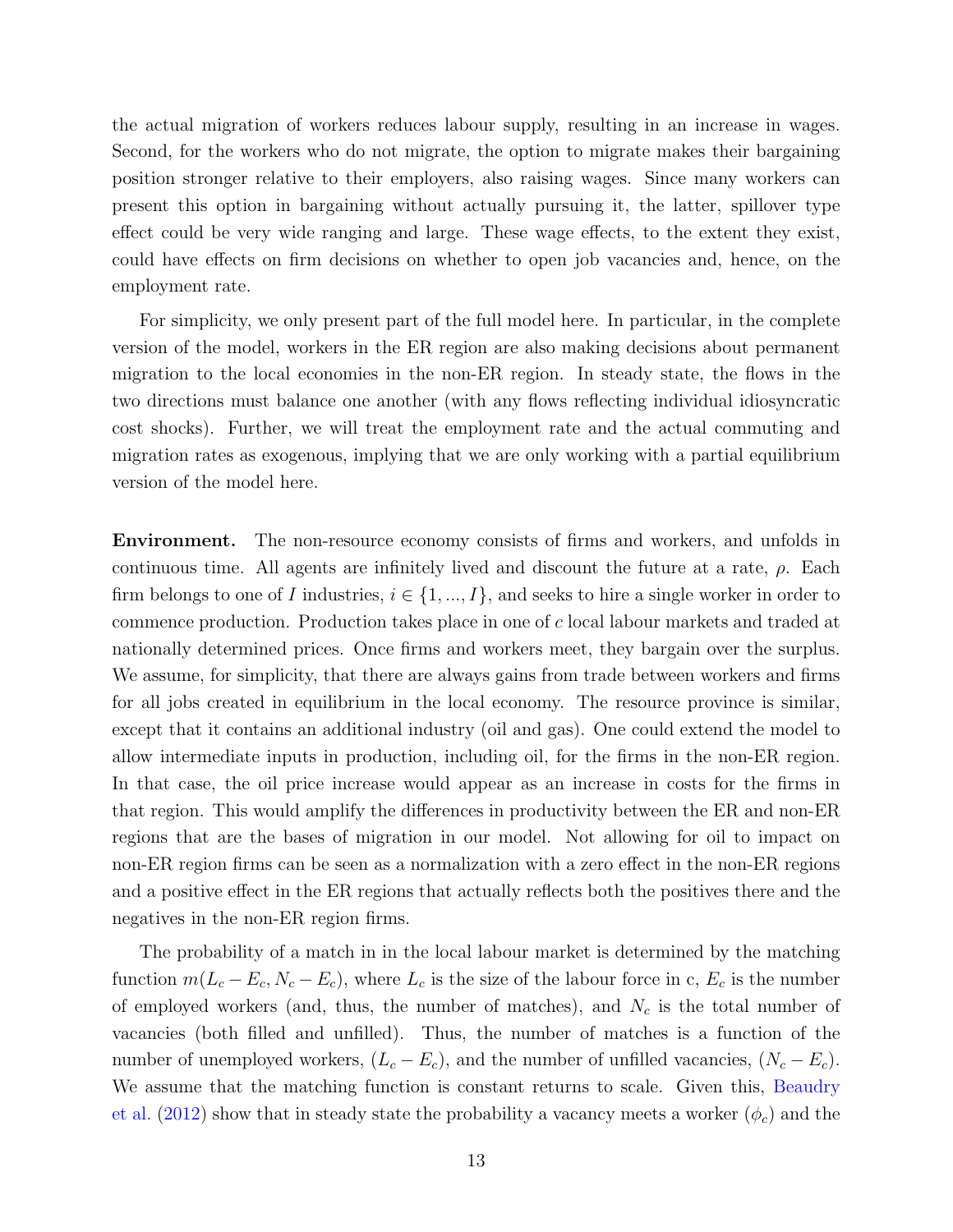probability an unemployed worker meets a vacancy  $(\psi_c)$  can both be written as a function of the employment rate,  $ER_c$ .

**Firms.** Denote by  $J_{ic}$  the discounted value of a filled job in industry i and city c. In steady state, this must satisfy the Bellman equation:

<span id="page-14-0"></span>
$$
\rho J_{ic} = (p_i - w_{ic} + \epsilon_{ic}) + \delta \cdot (V_{ic} - J_{ic}), \tag{1}
$$

where  $p_i$  is the price paid for output in industry i,  $w_{ic}$  is the wage paid to a worker in i and c, and  $\epsilon_{ic}$  is a city-industry specific cost advantage such that  $\sum_{c} \epsilon_{ic} = 0$ . The profit flow to the firm is  $p_i - w_{ic} + \epsilon_{ic}$ .  $V_{ic}$  is the discounted value of an unfilled vacancy. With some exogenous probability  $\delta$ , the employment relationship breaks up and the firm gains  $V_{ic}$  and loses  $J_{ic}$ .  $V_{ic}$  must satisfy the Bellmen relation:

$$
\rho V_{ic} = -r_i + \phi_c \cdot (J_{ic} - V_{ic}),\tag{2}
$$

where  $r_i$  is the flow cost of maintaining a vacancy. Workers meet firms at rate  $\phi_c$ . When a match occurs, the firm gains  $J_{ic} - V_{ic}$ . For simplicity, and without loss of generality, we set  $r_i = 0$ . As in [Beaudry et al.](#page-29-2) [\(2014\)](#page-29-2), we assume that firms must pay a fixed cost,  $k_{ic}$ , to open a vacancy in industry  $i$  in city  $c$ . We assume that the cost is rising in the relative size of industry  $i$  in that city:

<span id="page-14-1"></span>
$$
k_{ic} = \left(\frac{N_{ic}}{L_c}\right)^{\lambda} e_{ic},\tag{3}
$$

where  $N_{ic}$  is the number of vacancies (both filled and unfilled) in the *i-c* cell,  $L_c$  is the size of the labour force in  $c, \lambda > 0$  is a parameter, and  $e_{ic}$  is a local idiosyncratic cost component to opening a vacancy. The idea behind this specification is that entrepreneurs are needed for opening a firm and exist in proportion to the population of a city. As a sector expands relative to the size of the city, it must engage less productive (higher cost) entrepreneurs. Entrepreneurs enter the sector freely until  $k_{ic} = V_{ic}$ . As opposed to more typical specifications where entrepreneurs are homogeneous and enter until the value of a vacancy is driven to zero, this approach permits the co-existence of different industries within each city.

**Workers.** The discounted value of employment for a worker is denoted by  $E_{ic}$ . It must satisfy the following Bellman relationship:

<span id="page-14-2"></span>
$$
\rho E_{ic} = w_{ic} + A_c + \delta \cdot (U_c - E_{ic}),\tag{4}
$$

where  $w_{ic}$  is the wage paid to a worker in industry i and city c, and  $A_c = \Psi_c - \gamma \cdot p_c^H$  is the net value of the local amenity over housing costs where  $p_c^h$  is the price of housing and  $\Psi_c$  is a local amenity. Thus, workers' (indirect) flow utility while working is  $w_{ic} - \gamma p_c^h + \Psi_c$ .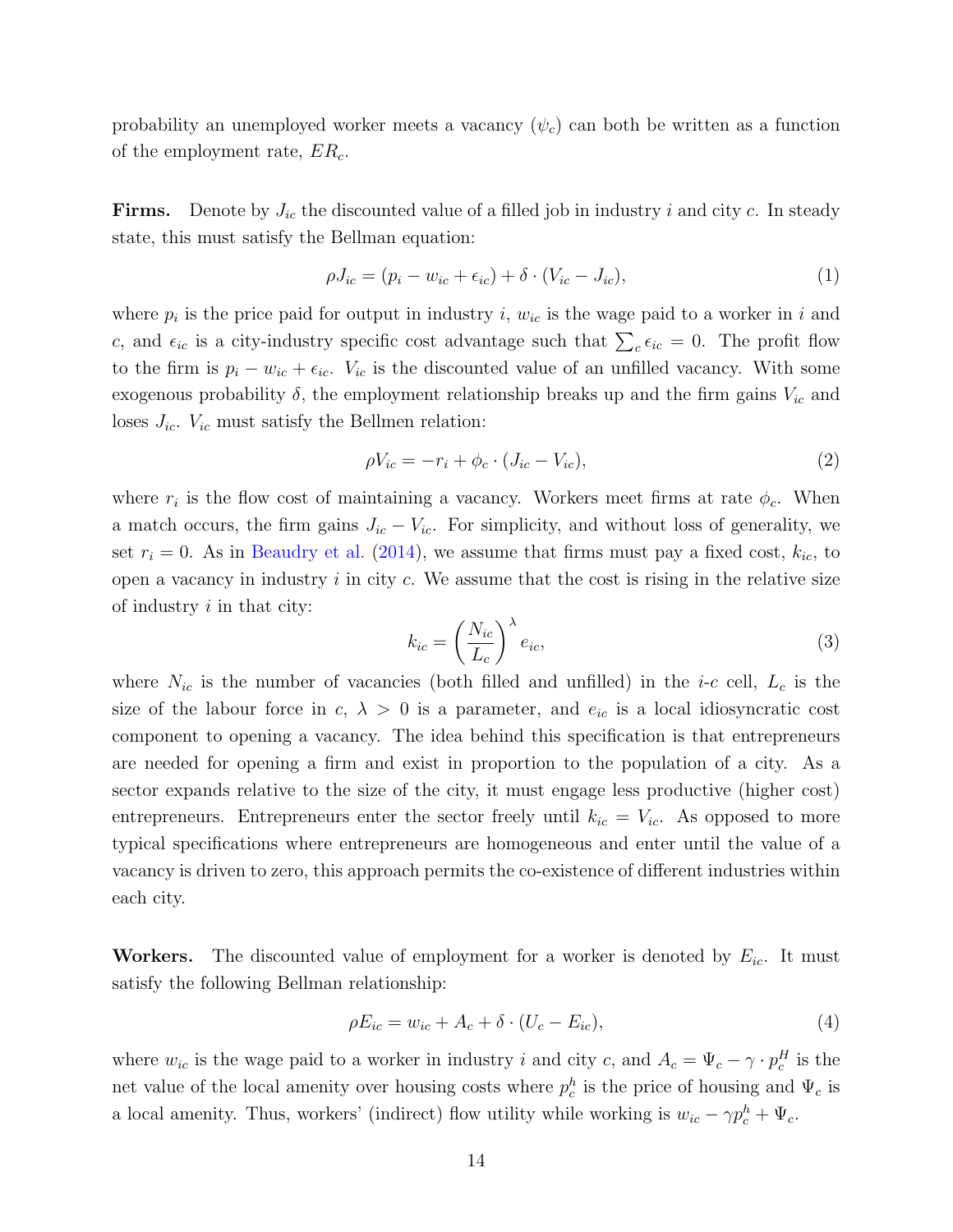While unemployed, a worker has an option to search for jobs in the local economy (option 1). The value of doing so is denoted by  $U_c$ . The search is random, with workers finding jobs in industry *i* in proportion to its size,  $\eta_{ic}$ <sup>[3](#page-15-0)</sup>. The job finding rate is given by  $\psi_c$ . Conditional on not finding a job in c, a worker may consider options outside their local economy in the resource province. This option might entail a permanent move, denoted  $P$ , or a commuting (temporary) option, denoted  $T$ . If a move is permanent, a worker just becomes unemployed in the resource province and continues to search. Thus, they exchange  $U_c$  for  $U_R$ , the value of search in location in the resource province. There are frictions to preventing workers from moving freely, parameterized by  $\mu^P$ , and a location specific moving cost,  $\theta_{cR}$ . A worker may also commute. We assume that to commute outside of c, a worker must have a job offer in the resource province – thus, this option works much like finding a job locally. Conditional on not finding a job locally, the probability of being offered a commuting option is given by  $\mu^T$ . As we discuss in detail below, the value of commuting jobs are augmented by a location specific commuting flow cost,  $\tau_{cR}$ , which should be interpreted as generalized travel costs that may depend on distance or non-pecuniary factors, such as language or cultural ties. These costs, in part, will determine the expected value of the commuting option. We label permanent moves to the resource province option 2. Similarly, we denote the commuting option as options 3. The value of local search must then solve:

$$
\rho U_c = d + A_c + \psi_c \cdot \underbrace{\left(\sum_j \eta_{jc} E_{jc} - U_c\right)}_{\text{option 1}}
$$
  
+ 
$$
(1 - \psi_c) \left[\mu^P \underbrace{\max\left\{(U_R - \theta_{cR} - U_c), 0\right\}}_{\text{option 2}} + \mu^T \underbrace{\sum_j \eta_{jR} \max\left\{(E_{jcR} - U_c), 0\right\}}_{\text{option 3}}\right].
$$
 (5)

Wages. Wages are determined via Nash bargaining, with the rule:

<span id="page-15-1"></span>
$$
(E_{ic} - U_c) = \kappa \cdot (J_{ic} - V_{ic}), \qquad (6)
$$

where  $\kappa$  is a parameter capturing the relative bargaining strength of workers versus firms. Using equations  $(1)$  and  $(2)$ , write:

$$
J_{ic} - V_{ic} = \frac{p_i - w_{ic} + \epsilon_{ic}}{\rho + \delta + \phi_c}.\tag{7}
$$

<span id="page-15-0"></span><sup>3</sup>What matters for searchers is the relative number of vacancies posted in a sector. In steady state, given our assumptions of a common job destruction rate, random search, and a constant returns to scale matching technology, the proportion of vacancies in a sector equals the proportion of employment in that sector. Because we have data on employment but not vacancies, we work with the employment proportions.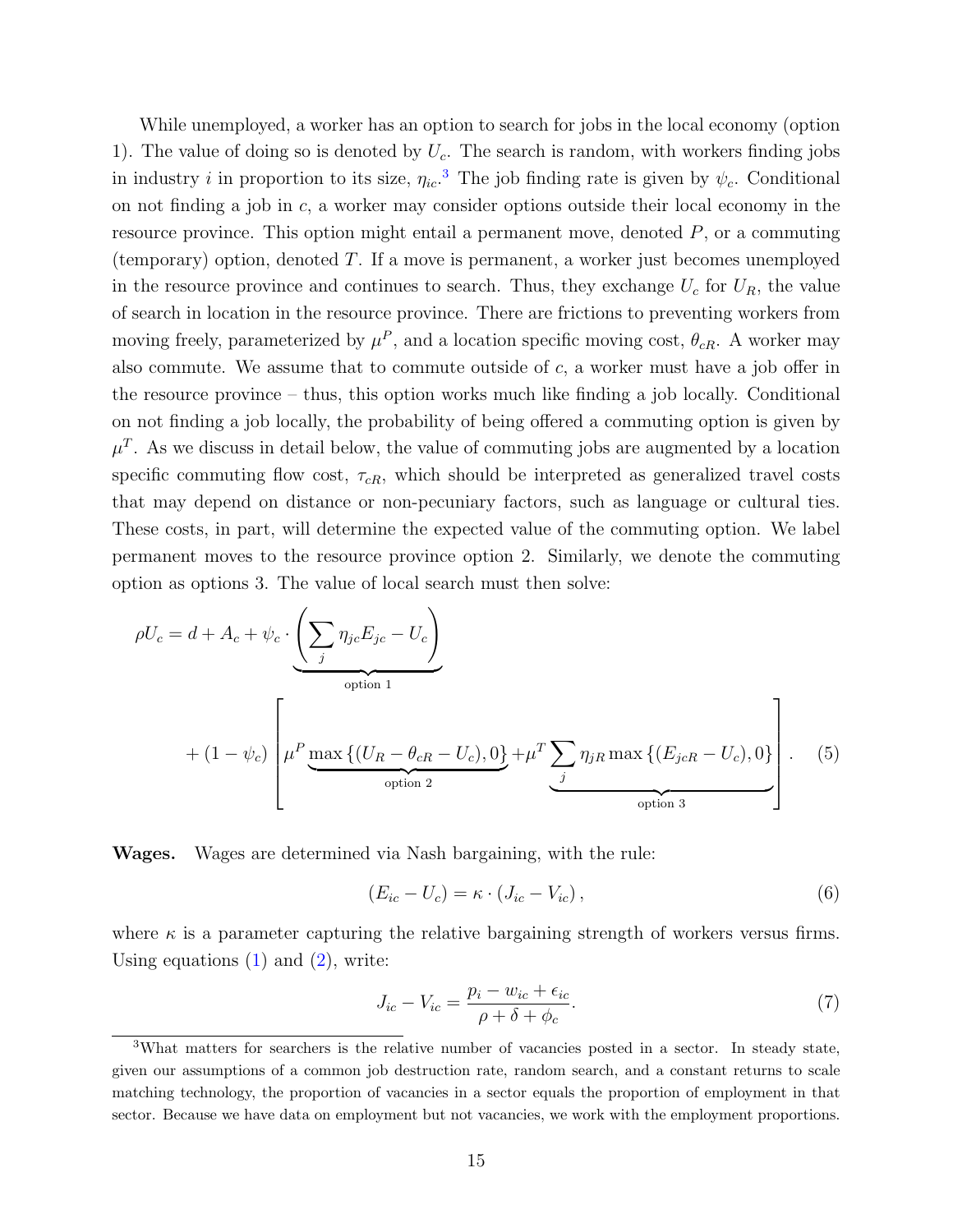Using  $(4)$ , write:

$$
E_{ic} - U_c = \frac{1}{\rho + \delta} \left[ w_{ic} + A_c - \rho U_c \right]. \tag{8}
$$

Let  $\Gamma_c = \frac{\rho + \delta}{\rho + \delta + \delta}$  $\frac{\rho+\delta}{\rho+\delta+\phi_c}$ , so that bargaining gives the following equation for wages that is a function of  $\rho U_c$ :

$$
w_{ic} = \frac{\kappa \Gamma_c}{1 + \kappa \Gamma_c} (p_i + \epsilon_{ic}) + \frac{1}{(1 + \kappa \Gamma_c)} \cdot [\rho U_c - A_c].
$$

This equation represents wages as an increasing function of productivity and workers' value of search, and a negative function of net local amenities. To derive an expression for  $\rho U_c$ , one needs to solve for each of the options in equation  $(5)$ . We take the following steps:

1. Using  $(4)$ , one can write:

$$
\sum_{j} \eta_{jc} E_{jc} - U_c = \frac{1}{\rho + \delta} \cdot \left( \sum_{j} \eta_{jc} w_{jc} + A_c - \rho U_c \right)
$$
(9)

and substitute for option 1.

- 2. If the option to permanently move occurs frequently enough  $(\mu^P)$  is sufficiently high), a steady state spatial equilibrium will imply that the value of permanent moves are driven to zero. As in standard spatial equilibrium models, we assume that housing is not perfectly elastically supplied. Thus, an increase in oil prices will initially make the resource provinces more attractive and they will receive an inflow of workers from nonresource provinces. This will simultaneously increase the cost of housing in resources provinces while lowering it in the non-resource regions, and this process will continue until the value of option 2 is driven to zero. Thus, as long as the permanent move mobility friction is small enough, the permanent move option is directed: unemployed workers decide to search locally or move and search in the resource province. A spatial equilibrium implies that workers must be indifferent between these options. However, if permanent move mobility frictions are large, option 2 will not be driven to zero and workers can use this option to bargain higher wages locally. Below, we solve for the wage equation by assuming a spatial equilibrium holds, and option 2 is zero, as a baseline. A derivation of the wage equation when this is not the case is provided in [Beaudry et al.](#page-27-0) [\(2012\)](#page-27-0). However, we empirically evaluate the relevance of permanent moves in the main text.
- 3. Workers who do not find a job locally or get the option to permanently move may get the option to commute. A worker gets the option to commute long distance to  $R$  with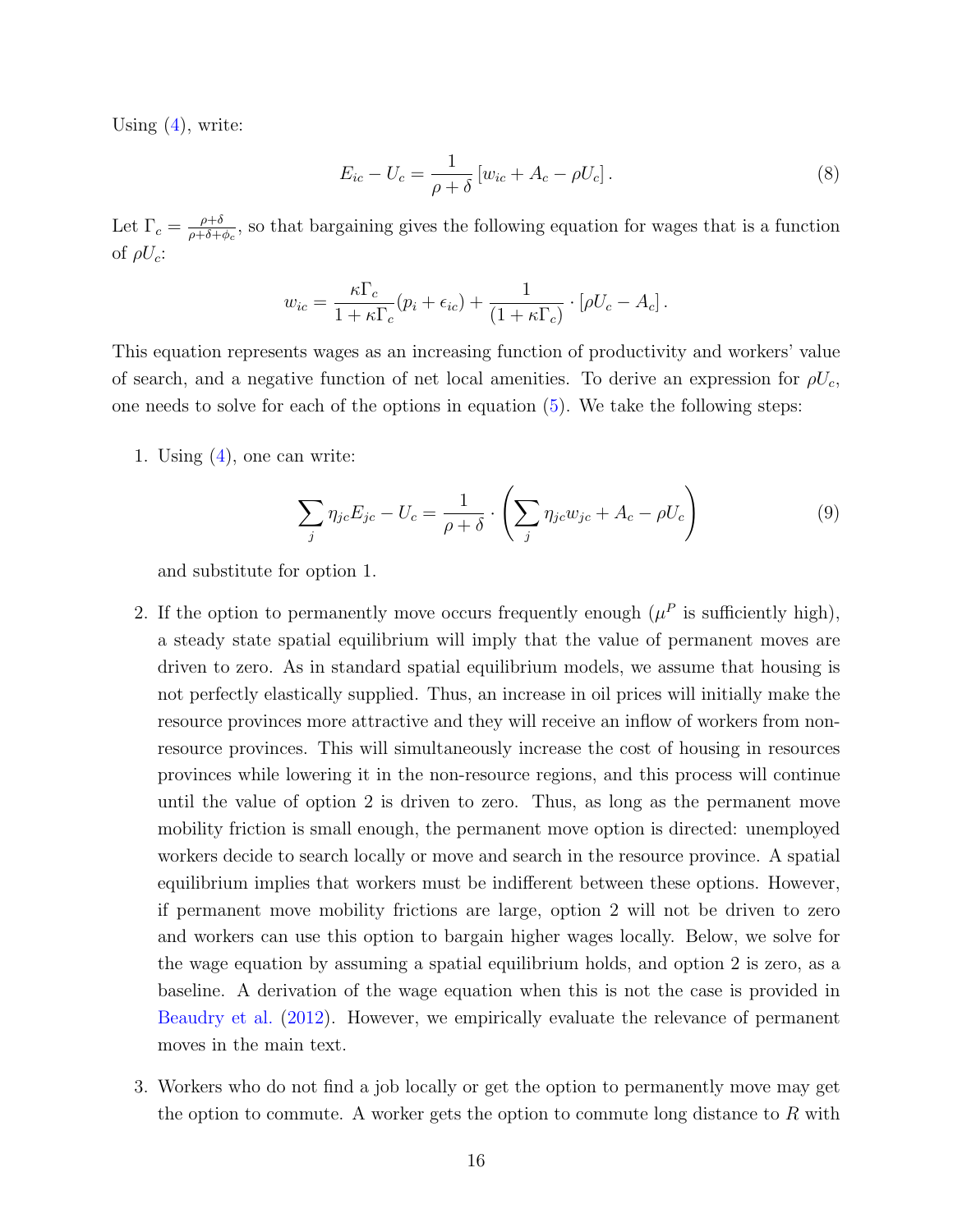the (conditional) probability  $\mu^T$ . The Bellman equation for employment in a particular industry  $i$  in  $R$  for a commuter is:

$$
\rho E_{icR} = w_{iR} - \tau_{cR} + A_c + \delta \cdot (U_c - E_{icR}),
$$

where  $\tau_{cR}$  is the flow commuting cost that varies by c. Because of the commuting costs, not all commuting matches will be acceptable. In particular, only jobs where  $E_{icR} > U_c$  will form a match. Denote by  $\eta_{icR}^T$  the proportion of jobs in i from the set of acceptable jobs in the resource economy for those commuting from c. This conditional distribution reflects the fact that those observed in long distance commuting jobs may have different industrial employment than non-commuters in c and residents of R. In particular, in the data, commuting employment is relatively highly concentrated in the high-paying resource extraction sector, and this captures that fact. Taking an average of the above equation using  $\eta_{icR}^T$  as weights over industries for which  $E_{icR} > U_c$  gives the conditional expected utility of commuting:

$$
\sum_{j} \eta_{jcR}^T E_{jRc} = \frac{1}{\rho + \delta} \cdot \left( \sum_{j} \eta_{jcR}^T w_{jR} - \tau_{cR} + A_c + \delta U_c \right).
$$

Then,

<span id="page-17-0"></span>
$$
\sum_{j} \eta_{jcR}^{T} E_{jRc} - U_c = \frac{1}{\rho + \delta} \cdot \left( \sum_{j} \eta_{jcR}^{T} w_{jR} - \tau_{cR} + A_c + \delta U_c \right) - U_c
$$

$$
= \frac{1}{\rho + \delta} \cdot \left( \sum_{j} \eta_{jcR}^{T} w_{jR} - \tau_{cR} + A_c + \rho U_c \right).
$$

Finally, the unconditional expected utility can be written as:

$$
\sum_{j} \eta_{jR} \max \left\{ (E_{jcR} - U_c), 0 \right\} = \frac{G_{cR}}{\rho + \delta} \cdot \left( \sum_{j} \eta_{jcR}^T w_{jR} - \tau_{cR} + A_c + \rho U_c \right) \tag{10}
$$

where  $G_{cR} = \sum_{j} \eta_{jR} \cdot 1[E_{icR} > U_c]$  is the probability of meeting an acceptable commuting job for workers in c given the option to commute.  $G_{cR}$  depends on the value of unemployed search in c, wages paid the resource province, and on location specific commuting costs,  $\tau_{cR}$ . Other things being equal, the probability of meeting an acceptable job will be increasing in oil prices, as this will improve wages in the resource provinces. Likewise, other things being equal, this probability is decreasing in commuting costs. For high-cost locations,  $G_{cR}$  may be equal to zero, and commuting is no longer a viable option and does not factor into local wage determination. Expression [\(10\)](#page-17-0) can be substituted in for option 3.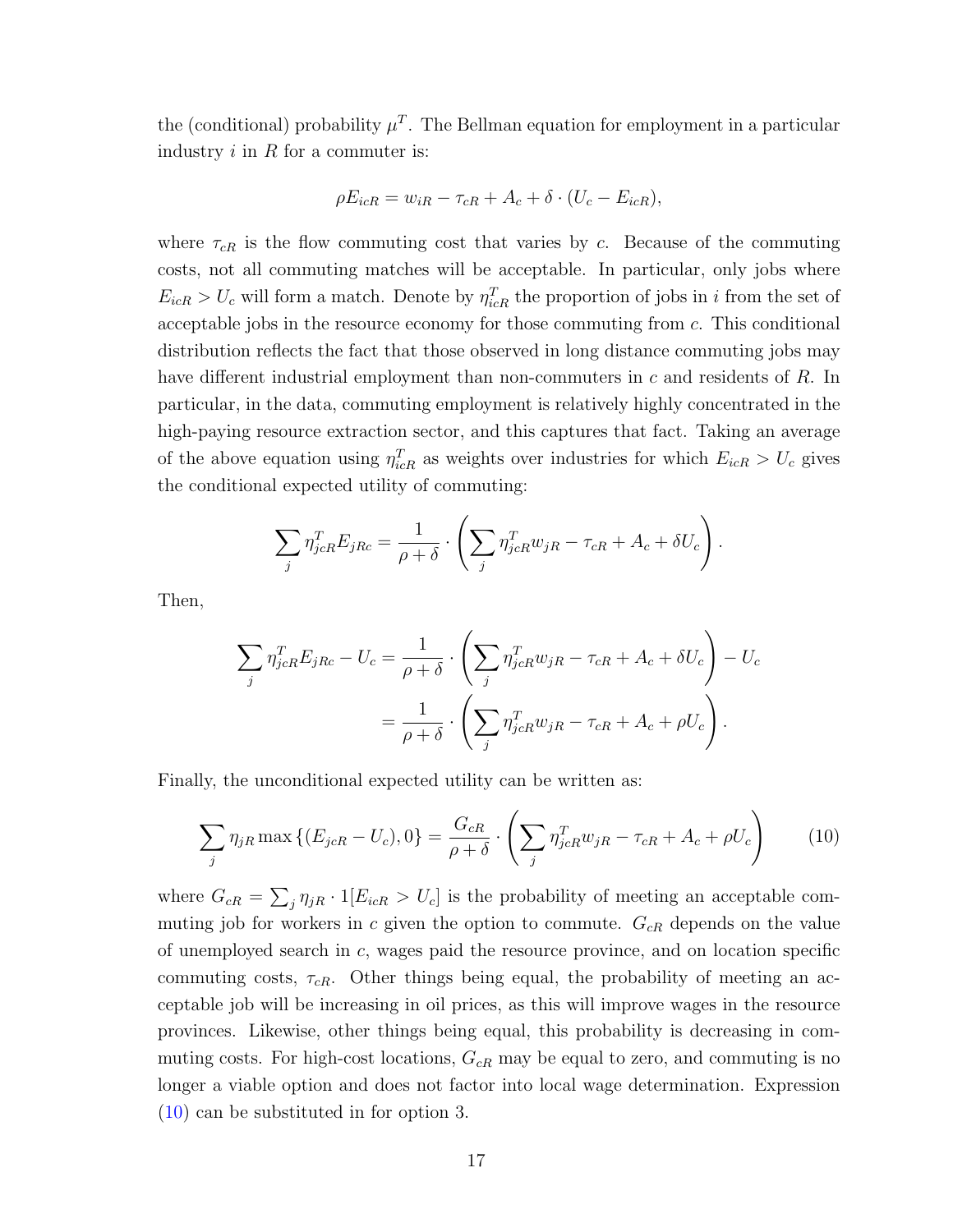Making these substitutions allows one to write the wage equation as:

$$
w_{ic} = \alpha_{1c}(p_i + \epsilon_{ic}) + \alpha_{2c}\Lambda_c + \alpha_{3c}\bar{w}_c + \alpha_{4c}\bar{w}_{cR}^T,
$$
\n(11)

where

$$
\Lambda_c = (\rho + \delta) \cdot d + (1 - \psi_c) \cdot \mu^T \cdot G_{cR} \cdot \tau_{cR}
$$

and

<span id="page-18-0"></span>
$$
\bar{w}_c = \sum_j \eta_{jc} w_{jc}
$$

$$
\bar{w}_{cR}^T = q_{cR}^T \cdot \sum_j \eta_{jR}^T w_{jR},
$$

where the  $q_{cR}^T$  is a mobility weight, defined by  $q_{cR}^T = (1 - \psi_c) \cdot \mu^T \cdot G_{cR}$ . The  $\alpha$  parameters can be written as explicit functions of structural parameters such as  $\delta$ ,  $\rho$ ,  $\psi_c$ , and  $\phi_c$ . We do not attempt to back out estimates of the underlying structural parameters because our interest is actually in their net effects as reflected in the  $\alpha$ 's.

Equation [\(11\)](#page-18-0) captures the idea that in a bargaining environment, a workers' wages will depend not just on the productivity in that sector (captured by  $(p_i + \epsilon_{ic})$  in this case), but also on outside options. In our environment, those options reflect the value of continued search which depends on the composition of local employment and on the value of the mobility options. As discussed above, the two mobility options differ in important ways. In particular, in a spatial steady state equilibrium, the option to permanently move plays no role in wage determination. This is because the permanent move option, provided mobility is high enough, is directed – workers chose to search locally or move and search in the resource province – and this drives its value to zero. Commuting, in contrast, is not directed; this option acts like an extra set of industry options for the local market. In addition, workers who commute face the same housing prices and, thus, the mechanisms which equate utility across locations in a spatial steady state concept are absent. Therefore, provided commuting is viable  $(\tau_{cR}$  is not too high), the commuting option will always play a role in local wage determination.

**Empirical Specification** Note that in equation  $(11)$ ,  $w_{ic}$  is written as a function of its average. This generates a standard reflection problem. Here, we show how to eliminate this problem by writing wages as a function of national-level prices.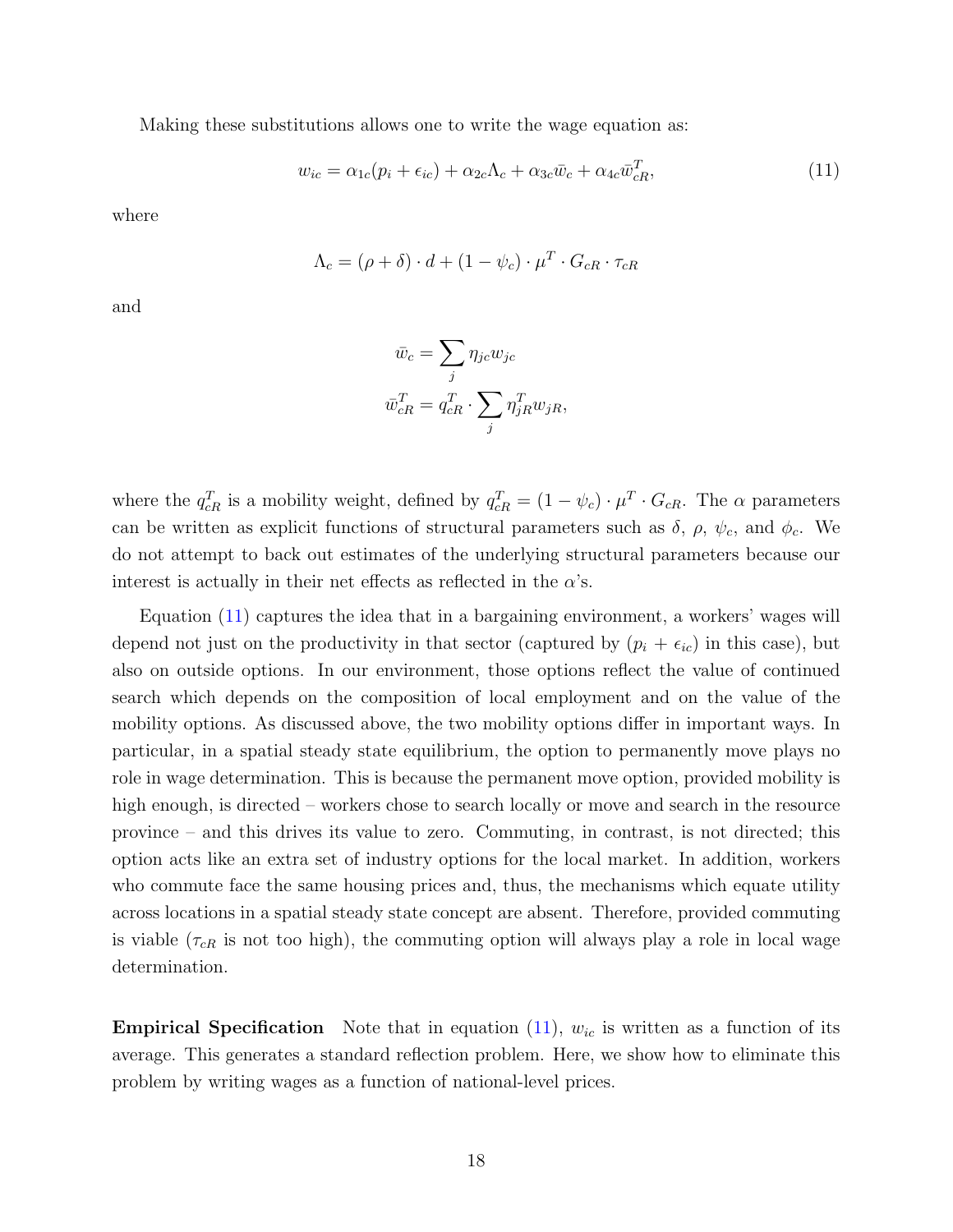First, note that we can express the wage of industry  $i$  in a city relative to another arbitrarily chosen base level industry, which we call industry 1, with the relation:

<span id="page-19-0"></span>
$$
w_{ic} - w_{1c} = \alpha_{1c}(p_i - p_1) + \alpha_{1c}(\epsilon_{ic} - \epsilon_{1c}).
$$
\n(12)

Using this expression, we aim to eliminate  $\bar{w}_c$  from the right hand side of [\(11\)](#page-18-0) by replacing it with the national industrial prices. Write:

$$
\bar{w}_c = \sum_j \eta_{jc} w_{jc} = \sum_j \eta_{ic} (w_{jc} - w_{1c}) + w_{1c}
$$
  
=  $\alpha_{1c} \sum_j \eta_{jc} (p_j - p_1) + \alpha_{1c} \left( \sum_j \eta_{jc} \epsilon_{jc} - \epsilon_{ic} \right) + w_{ic} - \alpha_{1c} (p_i - p_1)$ 

Substituting this into [\(11\)](#page-18-0) gives:

$$
w_{ic} = \frac{\alpha_{3c}\alpha_{1c}}{1 - \alpha_{3c}}p_1 + \alpha_{1c}(p_i + \epsilon_{ic}) + \frac{\alpha_{2c}}{1 - \alpha_{3c}}\Lambda_c + \frac{\alpha_{3c}\alpha_{1c}}{1 - \alpha_{3c}}\sum_j \eta_{jc}(p_j - p_1) + \frac{\alpha_{4c}}{1 - \alpha_{3c}}\bar{w}_{cR}^T + \frac{\alpha_{3c}\alpha_{1c}}{1 - \alpha_{3c}}\sum_j \eta_{jc}\epsilon_{jc},
$$
\n(13)

Which deals with the reflection problem in [\(11\)](#page-18-0) directly. Similarly, we can write  $\bar{w}_{cR}^T$  as a function of the national industry prices:

$$
\sum_{j} \eta_{j c R}^T w_{j R} = \alpha_{1 R} \sum_{j} \eta_{j c R}^T (p_j - p_1) + \alpha_{1 R} \left( \sum_{j} \eta_{j c R}^T \epsilon_{j R} - \epsilon_{1 R} \right) + w_{1 R}.
$$

Performing this step and substituting into [\(13\)](#page-19-0) yields the following equation:

<span id="page-19-1"></span>
$$
w_{ic} = \frac{\alpha_{3c}\alpha_{1c}}{1 - \alpha_{3c}}p_1 + \alpha_{1c}p_i + \frac{\alpha_{2c}}{1 - \alpha_{3c}}\Lambda_c + \frac{\alpha_{3c}\alpha_{1c}}{1 - \alpha_{3c}}\tilde{R}_c + \frac{\alpha_{4c}\alpha_{1R}}{1 - \alpha_{3c}}\tilde{X}_{cR}^T + \tilde{\xi}_c, \tag{14}
$$

where  $\tilde{R}_c = \sum_j \eta_{jc}(p_j - p_1)$  and  $\tilde{X}_{cR}^P = q_{cR}^T \sum_j \eta_{jcR}^T (p_j - p_1)$ .  $\tilde{\xi}_c$  is a term that depends on local cost shocks equal to:

$$
\tilde{\xi}_c = \frac{\alpha_{3c}\alpha_{1c}}{1 - \alpha_{3c}} \sum_j \eta_{jc}\epsilon_{jc} + \alpha_{1c}\epsilon_i + \frac{\alpha_{4c}q_{cR}^T}{1 - \alpha_{3c}} \left[ \alpha_{1R} \left( \sum_j \eta_{jcR}^T \epsilon_{jR} - \epsilon_{1R} \right) + w_{1R} \right].
$$

Additionally, note that national-level industrial premia (industrial wage differentials averaged across locations) is  $\nu_i = \bar{w}_i - \bar{w}_1 = \alpha_1(p_i - p_1) + \varepsilon_i$ . Where  $\varepsilon_i$  is an industry specific constant. Thus,  $\nu_i$  is proportional to the industrial price differentials, and we can substitute into equation [\(14\)](#page-19-1) so that  $\tilde{R}_c$ , for example, can be written in terms of national wage premia, which can be constructed from wage data. Making this substitution:

$$
w_{ic} = \alpha_{1ic} + \frac{\alpha_{2c}}{1 - \alpha_{3c}} \Lambda_c + \frac{\alpha_{3c}}{1 - \alpha_{3c}} \frac{\alpha_{1c}}{\alpha_1} R_c + \frac{\alpha_{4c}}{1 - \alpha_{3c}} \frac{\alpha_{1R}}{\alpha_1} X_{cR}^T + \tilde{\xi}_c, \tag{15}
$$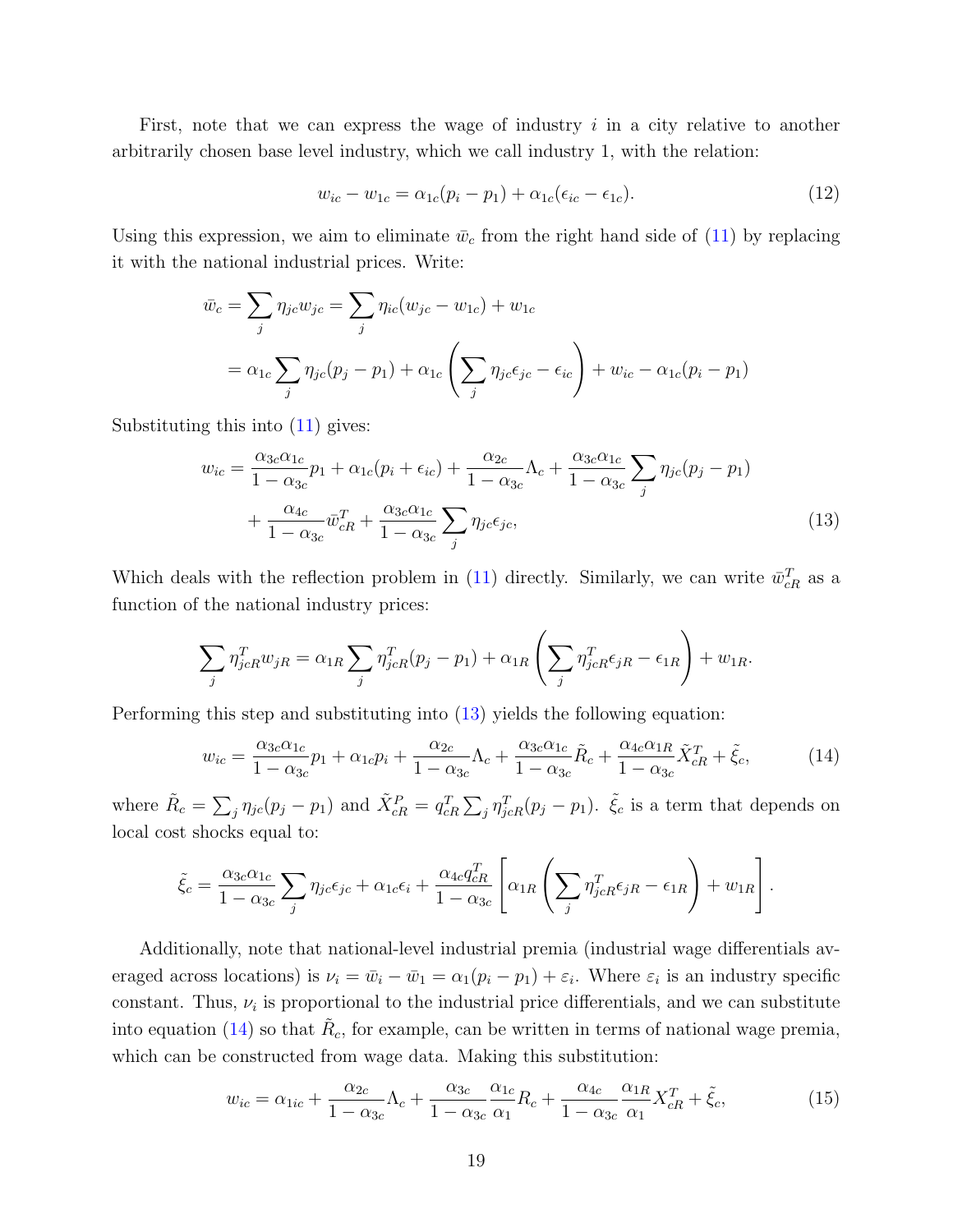where  $\alpha_{1ic}$  is an industry effect that varies by city, and  $R_c = \sum_j \eta_{jc} \cdot \nu_j$  and  $X_c^T = q_{cR}^T \cdot$  $\sum_{j} \eta_{j c R}^T \nu_i$  are now written in terms of industry wage differentials.

Finally, note that all the coefficients in [\(14\)](#page-19-1) are location specific. This is because they depend on rate at which vacancies meet workers,  $\phi_c$ , and on the location specific job finding rate, which is a function of  $\psi_c$  and  $q_{cR}^T$ . The  $\phi_c$  and  $\psi_c$  terms reflect the tightness of the labour market and can be written as a (non-linear) function of the local employment rate, while  $q_{cR}^T$ is a function of the value of commuting jobs and the commuting costs,  $\tau_{cR}$ . To make this explicit, we follow [Beaudry et al.](#page-27-0) [\(2012\)](#page-27-0) and take a log-linear approximation of [\(14\)](#page-19-1) around the point where cities have an identical industrial composition and labour market tightness, and where commuting costs are high enough to drive the value of commuting to zero for all locations. Adding time subscripts and differencing over time to eliminate city $\times$ industry fixed effects yields our empirical specification:

<span id="page-20-0"></span>
$$
\Delta \ln w_{ic} = \beta_{0it} + \beta_1 \Delta R_{ct} + \beta_2 \Delta X_{cRt}^T + \beta_3 \Delta Emp_{ct} + \xi_{ict},\tag{16}
$$

where the  $\beta$ s are constant parameters obtained from the log-linear approximation, and reflect marginal effects of each variable evaluated at the point where cities have common job finding rates. The main coefficients of interest are  $\beta_1 = \frac{\alpha_3}{1-\alpha_3}$  $\frac{\alpha_3}{1-\alpha_3}$  and  $\beta_2 = \frac{\alpha_4}{1-\alpha_3}$  $\frac{\alpha_4}{1-\alpha_3}$ .  $R_{ct}$  is now written in terms of log-differences in national-level industrial premia (eg.  $R_{ct} = \sum_{j} \eta_{jet} \ln \nu_{jt}$ ), which we refer to as average rent, can be constructed in using the observed wage and industry employment data. We discuss how we do this in the main text of the paper. The expected value of the commuting option is given by  $X_{cRt}^T = q_{cRt}^T \sum_j \eta_{jcRt}^T \cdot \ln \nu_{jt}$ . This is constructed using the observed commuter industrial structure in the resource provinces to construct  $\eta_{jcRt}^T$ , and estimating  $q_{cRt}^T$  by using the observed fraction of workers in c who are observed long-distance commuting to R.

The  $\beta_{0it}$  term has i and t subscripts. This reflects the fact that national industrial prices vary by time, and in our empirical specifications we account for this by including year×industry fixed-effects. Thus, our estimated effects exploit within-industry, over-time variation. Intuitively, this means that we identify the local wage rent effect  $(\beta_1)$  by comparing the wage changes for workers in the same industry in two different cities that are experiencing different changes in their industrial composition. For example, we are identifying the bargaining effect by comparing wage changes for construction workers in Hamilton, with the loss of its high wage rent steel sector, to workers in, say, Moncton, without the loss of such a sector. The core idea is that the construction workers in Hamilton were able to bargain higher wages than those in Moncton because their outside option included the possibility of getting high wage steel jobs but they lost that advantage with the decline in the steel sector.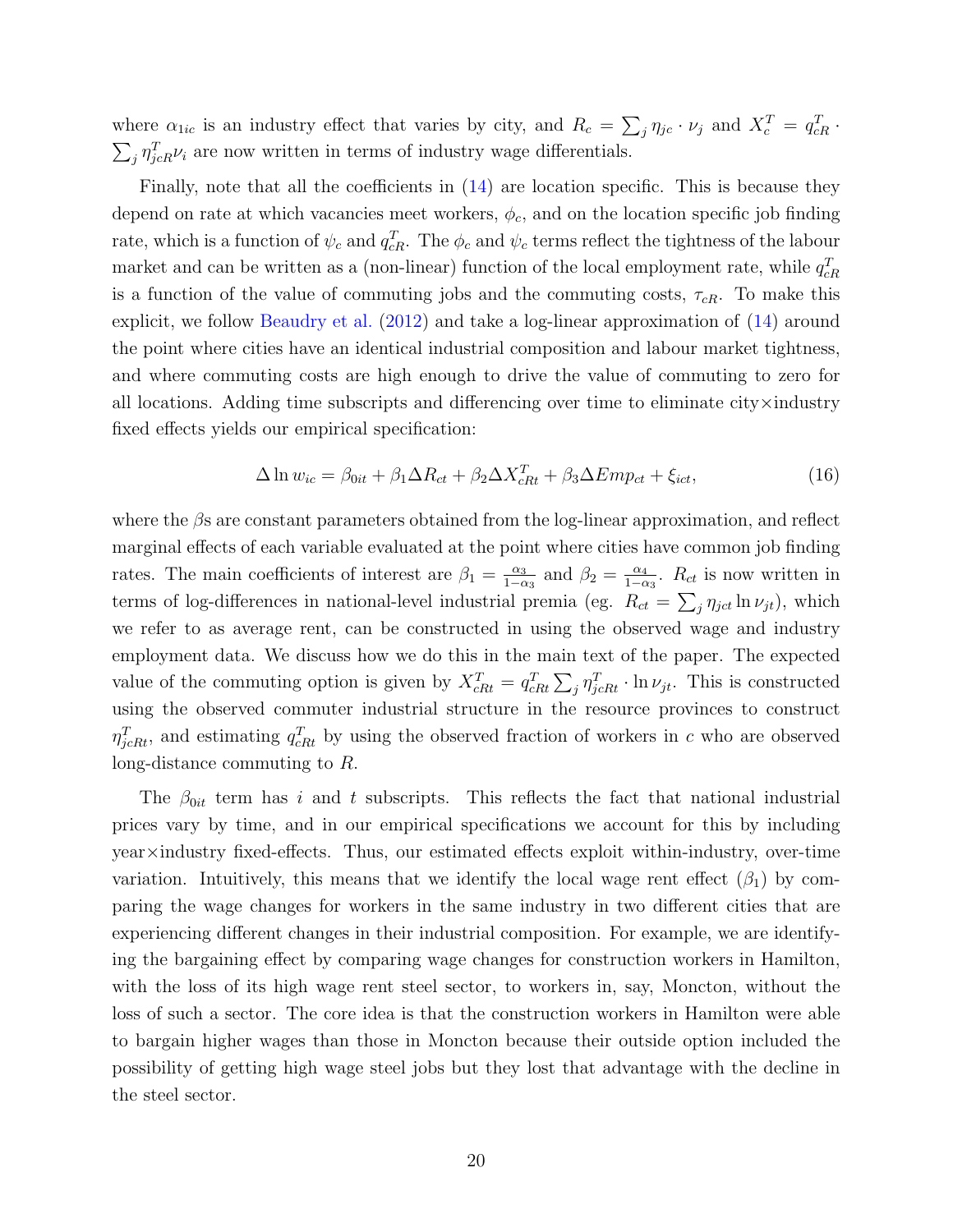Interpreting the Coefficients. Movement of workers between regions results in a shift in supply of workers in each region, which will have feedback effects on wages through the job finding rate. Our specification includes  $\Delta Emp_{ct}$  variable to account for this – we compare over-time, within-industry wage changes between localities with different evolutions in the rent variables, holding labour market tightness constant. Thus, the labour supply channel is not being picked up by the coefficients  $\beta_1$  and  $\beta_2$ . Instead, these coefficients represent spillovers via a bargaining effect. Consider a one unit increase in  $\bar{w}_c$  in equation [\(11\)](#page-18-0). This has a direct effect on within-industry wages of  $\alpha_{3c}$ . However, since this increase impacts all industries, average city wages will increase resulting in another round of adjustments, and so on. Multiplying these adjustments out results in a feedback effect of  $\frac{1}{1-\alpha_{3c}}$ . This results in the coefficient of  $\frac{\alpha_{3c}}{1-\alpha_{3c}}$  on  $\bar{w}_c$  in equation [\(13\)](#page-19-0), which reflects both the direct effect of a change in  $\bar{w}_c$ , plus the direct effect times the indirect effect:  $\alpha_{3c} + \frac{\alpha_{3c}}{1-\alpha_{3c}}$  $rac{\alpha_{3c}}{1-\alpha_{3c}}$ . Similarly, shifts in average wages in the resource provinces have both direct and indirect effects. Consider a one unit increase in  $\bar{w}_{cR}^T$  in equation [\(11\)](#page-18-0). The total effect of this increase in the R region will be  $\frac{\alpha_{3R}}{1-\alpha_{3R}}$  due to the same arguments above. This will induce a direct effect in c of  $\alpha_{4c}$ , and a feedback effect of  $\frac{1}{1-\alpha_{3c}}$ . Thus, the total impact of this increase will be:

$$
\left[\frac{\alpha_{3R}}{1-\alpha_{3R}}\right] \cdot \left[\alpha_{4c} + \frac{\alpha_{4c} \cdot \alpha_{3c}}{1-\alpha_{3c}}\right] = \left[\frac{\alpha_{3R}}{1-\alpha_{3R}}\right] \frac{\alpha_{4c}}{1-\alpha_{3c}}.
$$

The last term outside the brackets is the coefficient on  $\bar{w}_{cR}^T$  in [\(13\)](#page-19-0), which includes both the direct and indirect effect. These marginal impacts have the same interpretation in [\(16\)](#page-20-0), except that they are evaluated at a point where the vacancy filling and job finding rates are common across cities.

Finally, it is important that the wage premia that we work with correspond to rents i.e., wage differences across industries that do not correspond to productivity differences or compensating differentials. If, instead, the wage premia corresponded to compensating differentials for elements of the work in different sectors then workers in other sectors could not use them to bargain a better wage. The higher wage in, say, the asbestos industry would just compensate for an expected loss in health and so there would be no real threat in telling your employer that you will quit to take a higher wage in the asbestos industry if she doesn't raise your wage. As pointed out in [Green](#page-29-3) [\(2015\)](#page-29-3), whether the industry premia really are rents can be tested empirically in our context: if they are not rents then the average premium should not affect wage setting within sectors.

#### B.1 Extension: Wage Dependent Unemployment

In this section, we present an extension of the model that allows unemployment benefits to depend on the region in which an individual resides. This is intended to capture key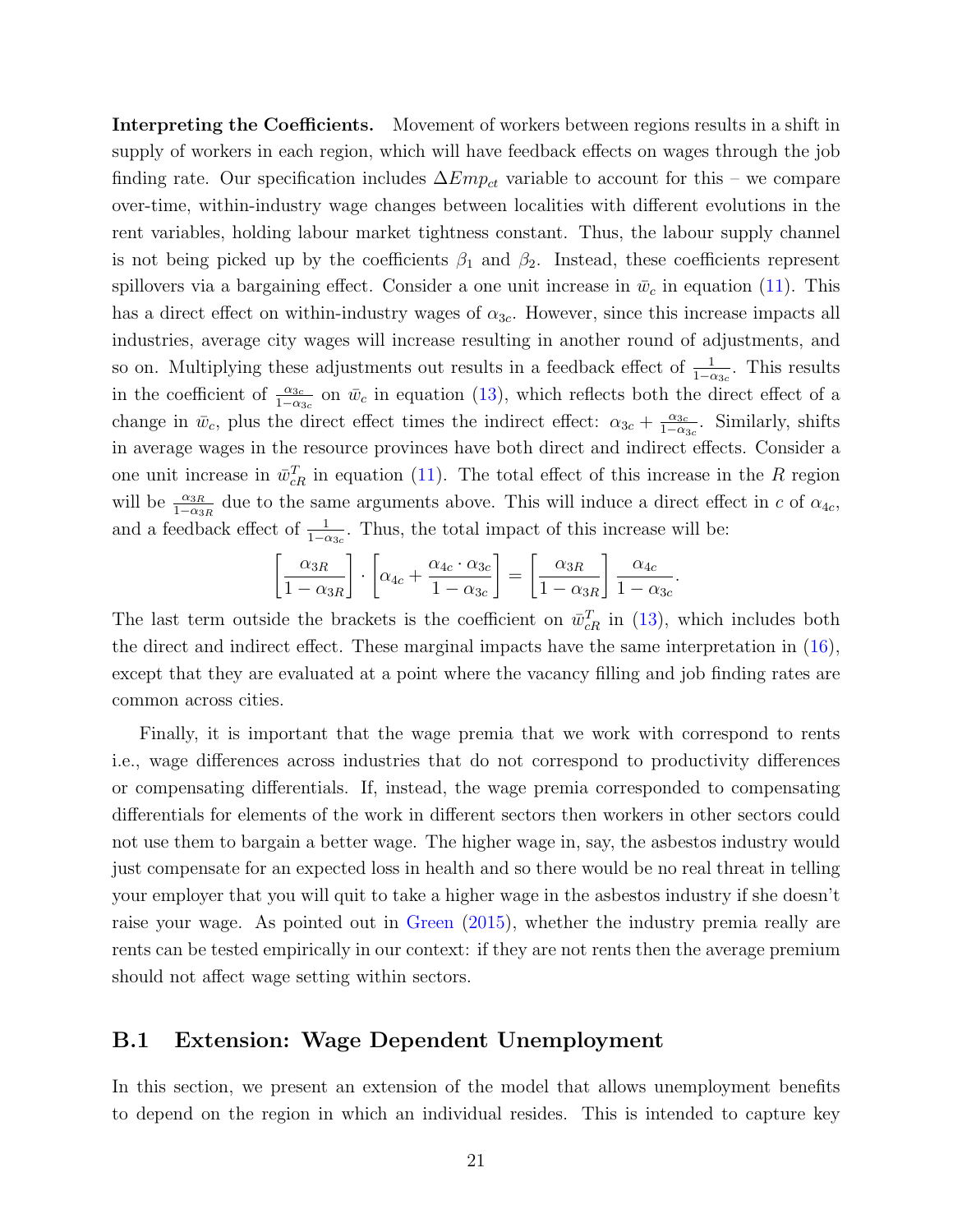features of the Canadian Employment Insurance (EI) system. In particular, the number of weeks for which one can collect benefits varies by region; in higher unemployment regions, conditional on the same duration of previous job, benefit eligibility is longer compared to low unemployment regions. Importantly, the basis of the weeks of eligibility calculation is the unemployment rate in the location of residence, regardless of where the person was actually employed. Thus, a long distance commuter whose principle residence is in the Maritimes but who works in Alberta will get benefit amounts based on the high wage he earned in Alberta but will get more weeks of benefits than he would in Alberta because of higher unemployment rates in the Maritimes.

We can model regional variation in the benefits just by allowing the flow benefit of unemployment,  $d$ , to have a c subscript. An inspection of the wage equation,  $(11)$ , under this extension indicates that  $d_c$  enters the wage equation linearly. Given that, if the benefits do not change over time then city-specific benefits will be differenced out. They will also be differenced out of the average wage term. Allowing them to vary with the employment rate (as they do in the actual system), the effect of their changes are captured as part of the coefficient on the employment rate in the linearized wage equation. So, while benefits will affect wage levels, they will not affect our difference specification results.

The situation becomes more complicated, however, if the benefit varies with the wage. In the Canadian system, benefits are a fixed proportion of past earnings up to a maximum. We introduce this feature into our model by replacing the fixed unemployment benefit,  $d$ , with one that varies with the wage and the place of residence. That is, the benefit will equal  $d_cw_{ic}$ , where  $d_c$  is a proportionality parameter that is declining in the employment rate,  $ER_c$ , and  $w_{ic}$  is the wage in the last industry in which a person worked, i. Given this, the value of unemployment for a person will depend on the previous industry of employment and, so, will be written  $U_{ic}$ . Note that the actual benefit rate does not vary across locations but writing the benefit this way allows us to capture differences in other features of the system (such as how it takes to qualify and benefit duration) at the same time.

For brevity, we work with a simplified model, with no migration or commuting options, to make the main points transparent. Under this extension, the Bellman for employment is modified from [\(4\)](#page-14-2) to:

$$
\rho E_{ic} = w_{ic} + \delta \cdot (U_c - E_{ic}),\tag{17}
$$

The Bellman for non-employment is modified from [\(5\)](#page-15-1) to include location specific unemployment benefits as a proportion of the wage in the previous industry:

$$
\rho U_{ic} = d_c \cdot w_{ic} + \psi_c \cdot \left(\sum_j \eta_{jc} E_{jc} - U_{ic}\right) \tag{18}
$$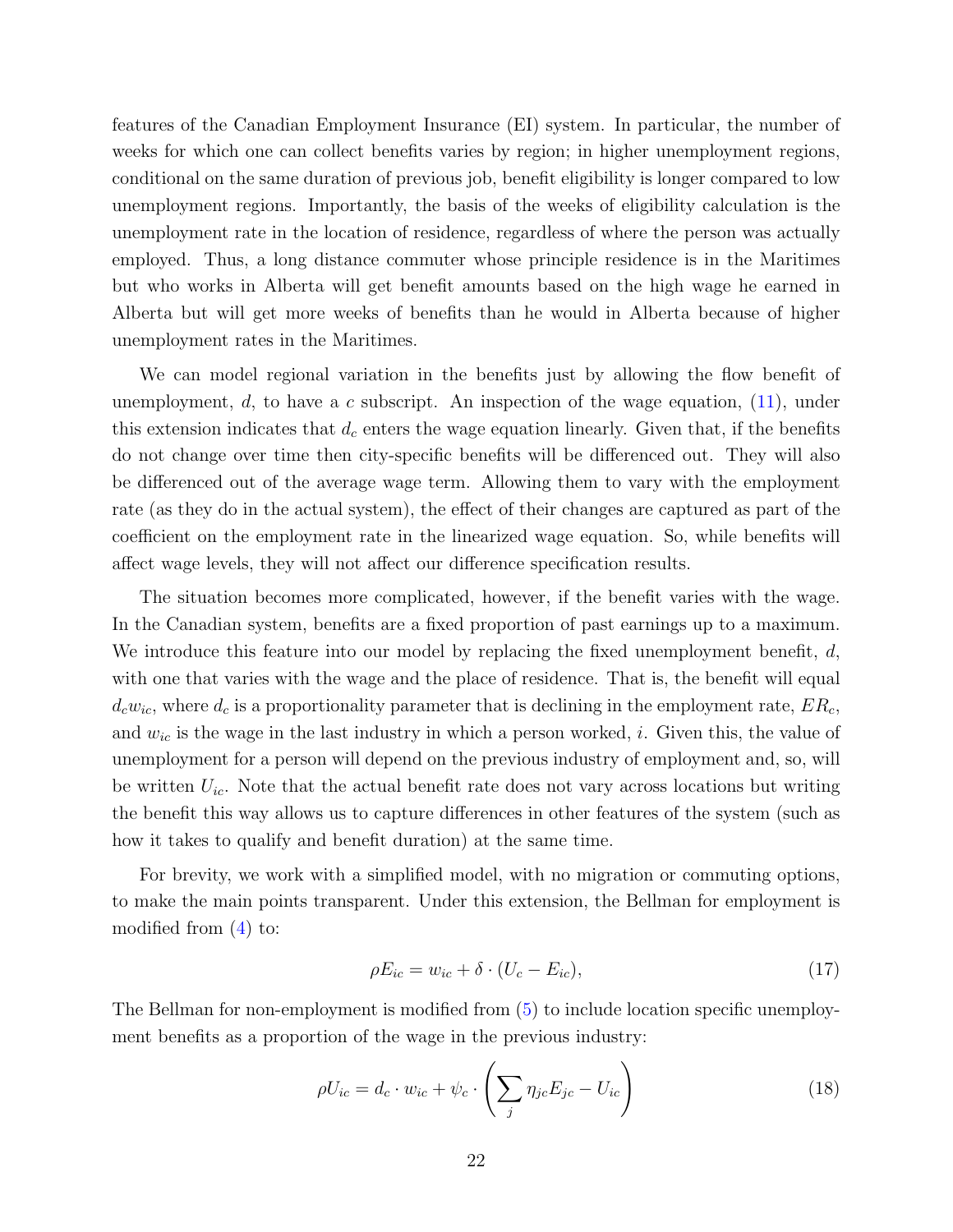To solve, one needs to derive expressions for  $\sum_j \eta_{jc} E_{jc}$  and  $\sum_j \eta_{jc} U_{jc}$ , to obtain an expression for  $U_{ic}$  in terms of parameters and variables. This gives,

$$
\rho U_{ic} = \frac{1}{\rho + \psi_c} \cdot [d_c w_{ic} + \Lambda_{c1} \bar{w}_c]
$$
\n(19)

where  $\bar{w} = \sum_{j} \eta_{jc} w_{jc}$  and

$$
\Lambda_{c1} = \frac{\psi_c}{\rho + \delta} + \frac{\psi_c \delta}{\rho + \delta} \left[ \frac{(\rho + \delta) \cdot d_c + \psi_c}{\rho (\rho + \delta + \psi_c)} \right].
$$

Let  $\Gamma_c = \frac{\rho + \delta}{\rho + \delta + \delta}$  $\frac{\rho+\delta}{\rho+\delta+\phi_c}$ , so that bargaining gives the following equation for wages that is a function of  $rU_c$ :

$$
w_{ic} = \frac{\kappa \Gamma_c}{1 + \kappa \Gamma_c} (p_i + \epsilon_{ic}) + \frac{1}{(1 + \kappa \Gamma_c)} \cdot \rho U_{ic}.
$$

With substitution:

$$
w_{ic} = \frac{\kappa \Gamma_c}{1 + \kappa \Gamma_c} (p_i + \epsilon_{ic}) + \frac{1}{(1 + \kappa \Gamma_c)} \cdot \left[ \frac{1}{\rho + \psi_c} \cdot [d_c w_{ic} + \Lambda_1 \bar{w}_c] \right]
$$
  
= 
$$
\frac{(\rho + \psi_c) \cdot \kappa \Gamma_c}{(1 + \kappa \Gamma_c)(\rho + \psi_c) - d_c} (p_i + \epsilon_{ic}) + \frac{\Lambda_1 \bar{w}_c}{(1 + \kappa \Gamma_c)(\rho + \psi_c) - d_c}
$$
(20)

Thus, in the coefficient multiplying the average wage term,  $d_c$  enters positively in the numerator and negatively in the denominator, implying that living in a more generous (higher  $d_c$  city) amplifies the spillover effects of shifts in industrial composition. The positive effect through the numerator corresponds to the fact that jobs the person would find after the next unemployment spell will have an added benefit of leading to more EI benefits when they end. Since the benefits are assumed to be proportional to wages, a higher expected wage on the next job also means higher expected benefits in the subsequent unemployment spell. The negative effect in the denominator corresponds to the direct bargaining effect in this round: leaving the current job in a more generous EI city has better benefits in the immediate unemployment spell. For both reasons, the spillover effects we discuss will be amplified in more generous regions. Since commuters work in Alberta (getting the expected wage there) but collect benefits in the Maritimes where  $d_c$  would be effectively larger, the value of the commuting option is enhanced by this system relative to the option of living and working in the Maritimes, where expected wages (and the benefits that follow from them) are not as large.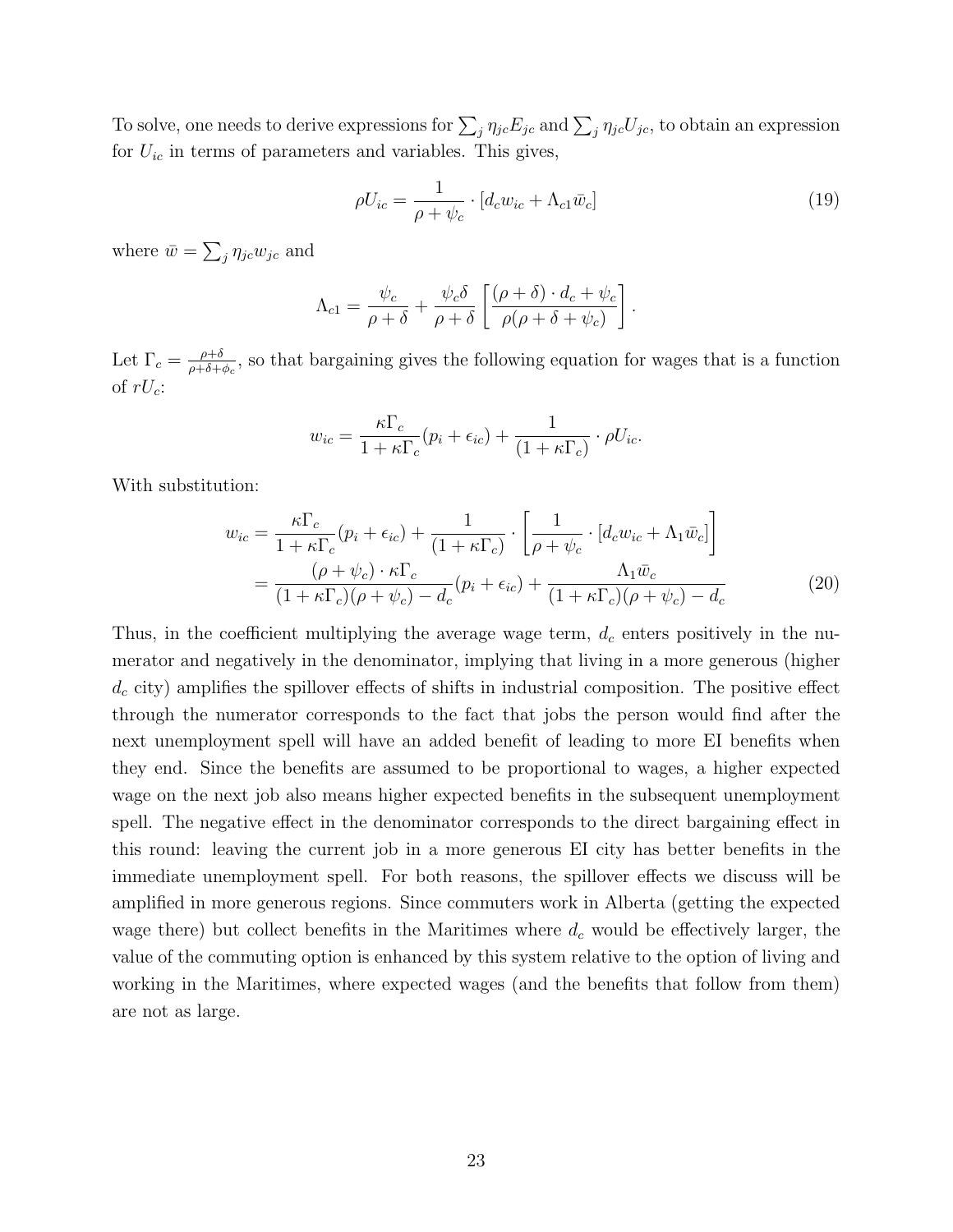### C Data for US Estimation

- The US data come from the 2000 Census and from the American Community Survey for the years 2005/2006, 2009/2010, and 2014/2015. We group the ACS data in 2-year intervals to increase sample sizes. All data comes from IPUMS [\(Ruggles et al.,](#page-29-4) [2015\)](#page-29-4).<sup>[4](#page-24-0)</sup>
- Our sample includes all civilian wage and salary workers between the ages of 22 and 64, inclusive. We further restrict the sample to include those working in the reference week and who have positive wages and salary, weeks worked, and usual hours worked per week in the previous year (or prior 12 months in the case of the ACS data). We exclude workers who report working outside the US.
- We measure wages as the log of the weekly wage. We impose a uniform (across years and states) topcode of \$200,000/52 and adjust top-coded wage earners by multiplying by 1.5.
- We use the IPUMS ind1950 industry variable which contains 134 industries in our sample.

### C.1 Commute to ER States

- Workers are coded as 'commuters' if they report working outside their state of residence by using the variable pwstate2. We classify a worker as commuting to an ER state if they report working in Alaska, North Dakota, New Mexico, Oklahoma, Louisiana, Texas, West Virginia, or Wyoming.
- Our unit of analysis are commuting zones, as described in [Autor et al.](#page-27-1) [\(2013\)](#page-27-1) and downloaded from David Dorn's webpage (https://www.ddorn.net/data.htm).
- We use only wage data for commuting zones outside of the ER states, of which there are 584. We calculate regression adjusted wages for these regions by estimating the following equation:

$$
\log \text{Weakly Wage}_{icjt} = \mathbf{X}'_{icjt} \beta_t + \omega_{cjt} + \epsilon_{icjt}
$$

where c indexes commuting zone,  $j$  indexes industry, and  $t$  indexes year and the regression is weighted by the variable perwt.  $\mathbf{X}_{icjt}$  is a vector of worker characteristics that includes education (4 categories), interacted with an quartic in potential experience and female, black, and immigrant dummies. The  $\omega_{cjt}$  is a vector of commuting zone $\times$ industry $\times$ year, which we refer to as regression adjusted wages.

<span id="page-24-0"></span><sup>4</sup> https://usa.ipums.org/usa/index.shtml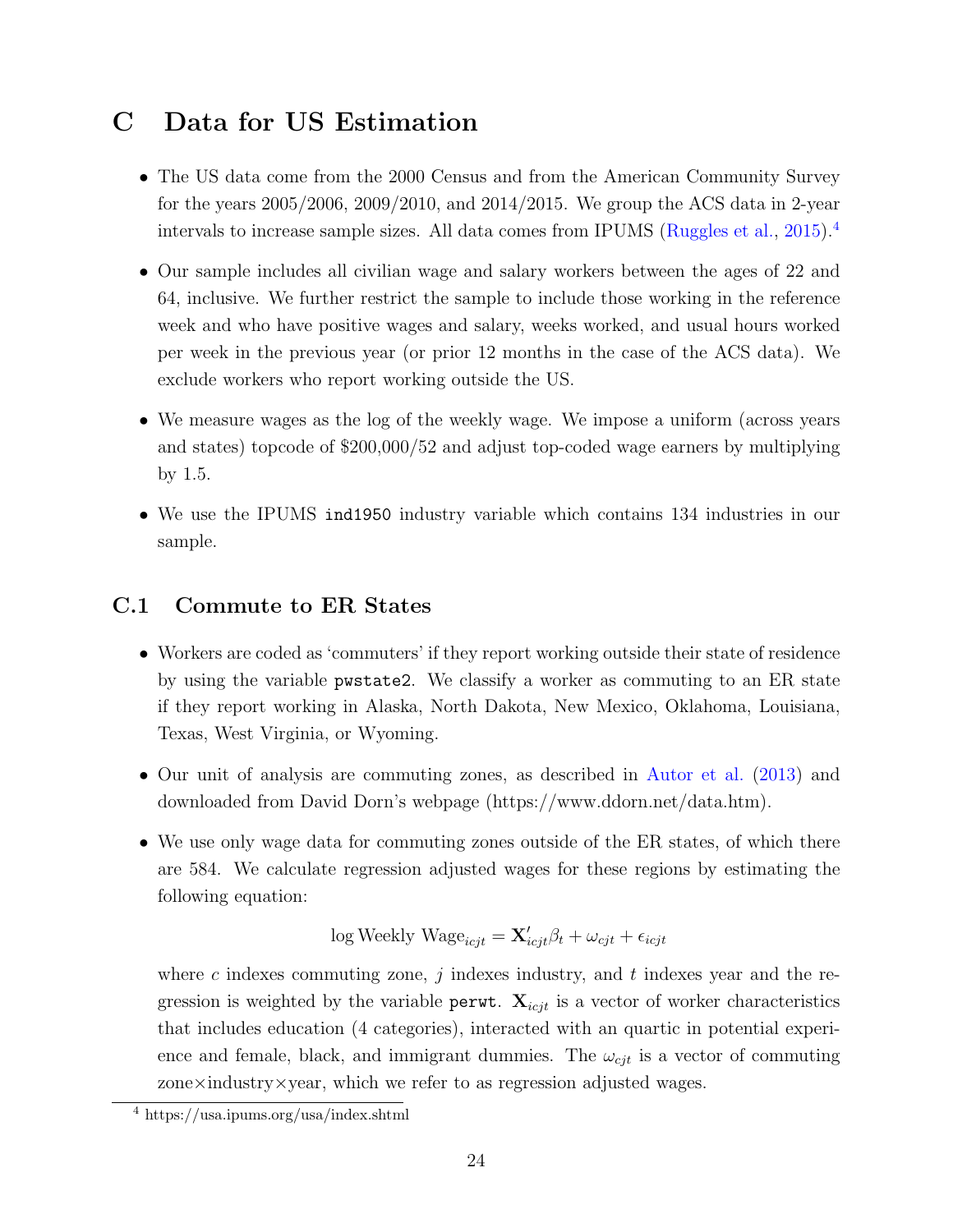• We calculate national level industrial premia using the following regression

$$
\hat{\omega}_{cjt} = \nu_{jt} + \xi_{ct} + \varepsilon_{cjt}
$$

estimated using the cjt-cell sizes as weights.

• We estimate outside options for workers who work within-state by using the observed employment distributions across industries  $(\eta_{cjt})$  within each commuting zone:

$$
R_{ct} = \sum_{j} \eta_{cjt} \cdot \nu_{jt}
$$

and for workers who commute to an ER state, we use the observed employment distribution of these workers, where the superscript  $C$  denotes a commuter along with the fraction who commute,  $\psi_c^C$ :

$$
X_{ct}^C = \psi_{ct}^C \cdot R_{ct}^C = \psi_{ct}^C \cdot \sum_j \eta_{cjt}^C \cdot \nu_{jt}
$$

• We construct instruments for the outside options of within-state workers as:

$$
IV1 = \sum_{j} (\hat{\eta}_{cjt} - \eta_{cjt-1}) \cdot \nu_{jt-1}
$$

$$
IV2 = \sum_{j} (\nu_{jt} - \nu_{jt-1}) \cdot \hat{\eta}_{cjt}
$$

where  $\hat{\eta}_{cjt}$  is the predicted employment share constructed by predicting local employment in an industry using national (non-ER) industrial growth rates:  $\hat{N}_{cjt}$  =  $N_{cjt-1} \cdot \frac{N_{jt}-N_{jt-1}}{N_{jt-1}}$  $\frac{t^{-N}j_{t-1}}{N_{jt-1}}$ . We also instrument for local employment rates with a Bartik-style IV:

$$
IV3 = \sum_{j} \frac{N_{cjt-1}}{N_{ct-1}} \cdot \frac{N_{jt} - N_{jt-1}}{N_{jt-1}}
$$

• We construct an instrument for  $X_{ct}^C$  by using the initial period commuting rate  $\psi_{2000}^C$ multiplied by the price of oil.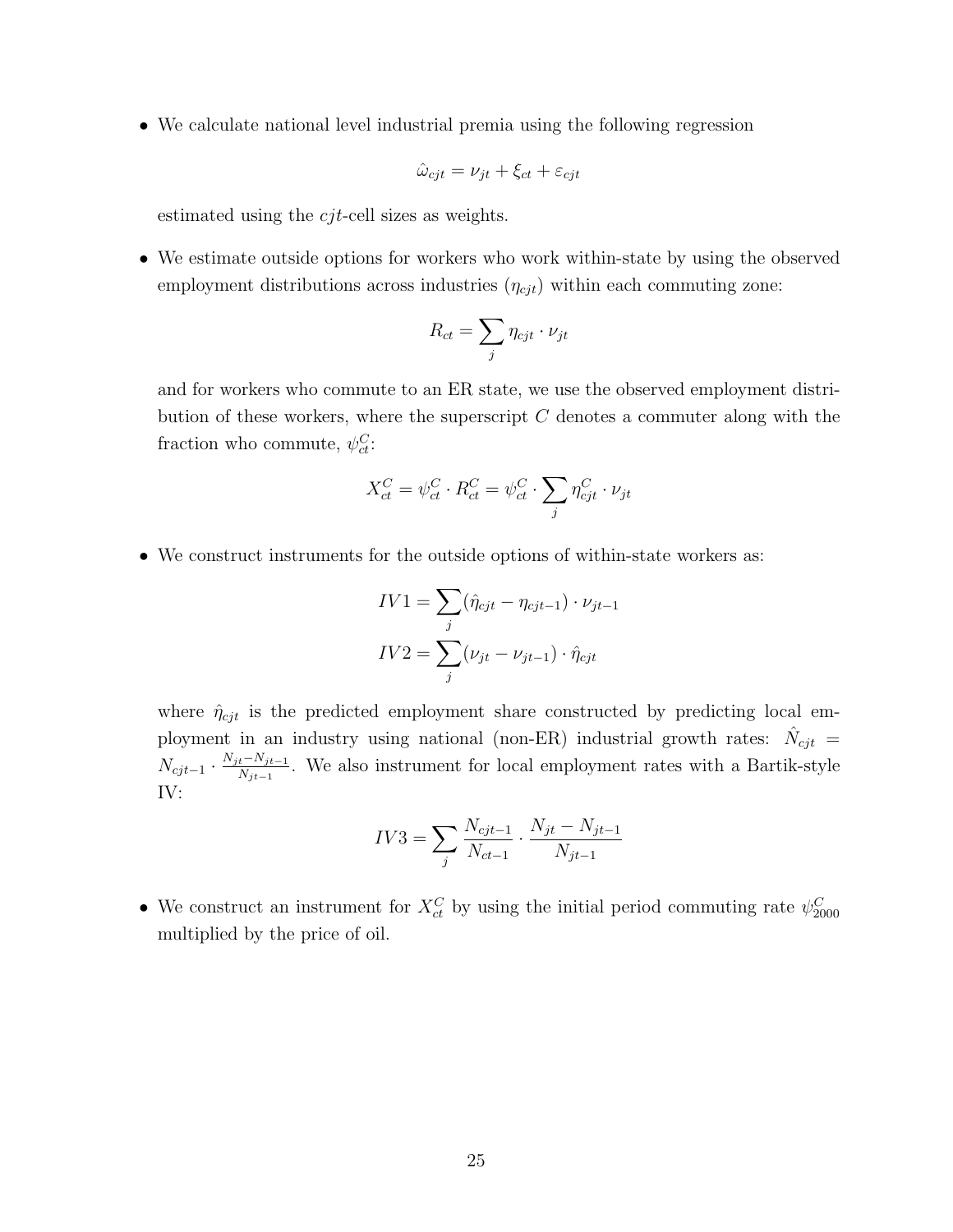### D Replication of Results Using Canadian Census Data

One potential concern in comparing our US and Canadian results is that the very different data sources may be driving the comparative results. In order to compare like to like, we replicate our results for Canada using Canadian Census data. That data contains similar commuting questions to those used in our US Census analysis.

Data for the analysis in this appendix comes from the restricted access files of the census of Canada for 2001 and 2006, and from the National Household Survey (NHS) for 2011. As in our previous results using Canadian tax data, Economic Regions are used as our geographic variable. We focus on Economic Regions in non-extractive provinces and restrict our focus to individuals aged 22 to 54 at the time of sampling. Furthermore, we restrict our focus to wage earners who are not self-employed and not in full or part time study. We drop from the sample those who report working outside of Canada. As before we consider Alberta, Saskatchewan and Newfoundland to be extractive resource provinces.

The Census and NHS collect data on individuals self reported place of work and residence at both aggregated and fairly granular levels. Using this we can determine an individuals economic region of residence using a consistent geographic definition over time. To keep our analysis consistent with our previous results we consider commuting to ER-provinces rather than Economic Regions. Individuals who report having no permanent place of work are dropped from our analysis. We define 'residents' as individuals who live and work in the same province and long distance commuters as individuals who live and work in different provinces. We do not identify permanent movers.

Industrial classifications change over time in the Census and the NHS. We attempt to use the most parsimonious definition across time.

Our unit of analysis then is Economic Region by industry for areas in non-ER provinces. Our dependent variable is the change in the log weekly wage for the Economic Region by industry between Censuses. Cells for which there are fewer than 20 individuals are dropped from the analysis. We derive this wage variable, our core explanatory variables  $(\Delta R_{ct},$  $\Delta X_{ct}^T$ ,  $\Delta ER_{ct}$ ), and our instruments in the same manner as for the Canadian tax data.<sup>[5](#page-26-0)</sup> In table [1](#page-28-0) we present our results for our preferred specification that does not include moves or long distance commutes to non-ER provinces. OLS results are presented in column 1 and IV results in column 2. Standard errors are clustered at the Economic Region in both regressions and year by industry fixed effects are included. Our first stage results in the IV specification indicate that our instruments are not weak.

<span id="page-26-0"></span><sup>5</sup>See Appendix C for details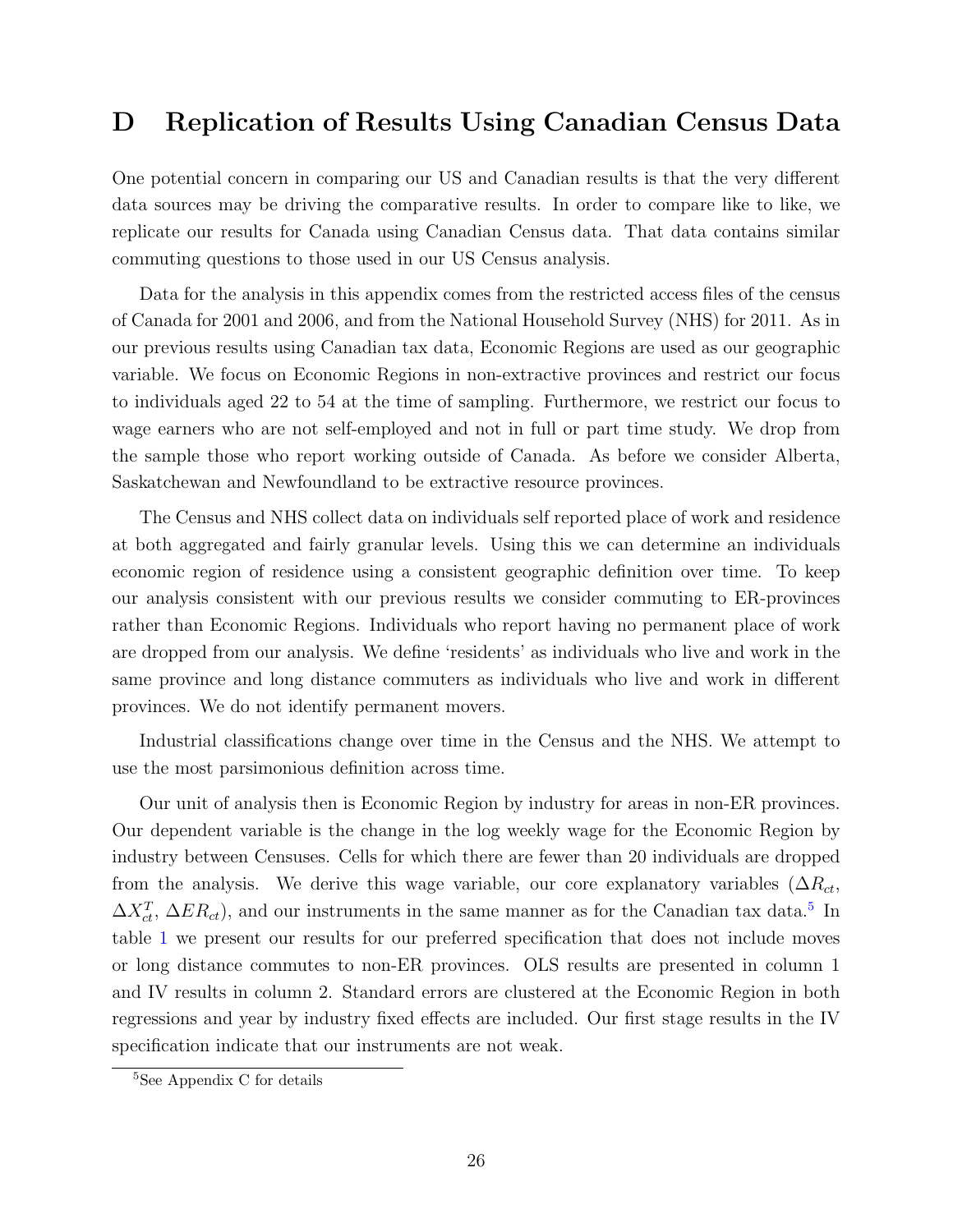From our IV results we observe a coefficient on the industrial composition rent term  $(\Delta R_{ct})$  that is close to that obtained using Canadian tax data. Our estimate on the commuting option is however much larger here, and is estimated less precisely than our prior results. The point estimate on the this term is about 4.5 times larger than our estimate obtained using Canadian tax data. Though the standard errors are much larger this result is still significant and indicates a positive effect of having the option to commute to resource extractive provinces on the wage.

The larger point estimate obtained using Census data arises because of the smaller magnitude of the long distance commuting probability in the Census relative to the tax data. Combining the IV estimated coefficient on  $\Delta X_{ct}^T$  from Table [1](#page-28-0) with the mean change in the commuting option variable, we find that the observed increase in the commuting option value in our period implied a 0.54% increase in the average wage overall. This compares favourably to the 0.9% result we get from tax data. We view the comparability of the size of the estimated effects as supporting our argument in the paper that what differentiates Canada and the US is not the effectiveness of spillovers when they occur but the much smaller relevance of commuting and moving to resource booms in the US (relative to the total economy) in our period.

There are several potential reasons for why the proportion undertaking long distance commuting is lower in the Census data. Firstly, the Census questionnaire asks for individuals to report the current place of work rather than the place of work in the main job in the previous year. Individuals who worked for a long spell in ER provinces may be missed as a result. Secondly, some long distance commuters in the Census may identify their place of residence as the place they reside while working far from home. The Census question regarding place of residence asks individuals to report the place where they most frequently resided in the past year, or if unsure, where they are living on Census day. For married individuals or individuals in common-law relationships this is less likely a problem as Census guidelines request they report the place of their shared residence with their partner.

### References

- <span id="page-27-1"></span>Autor, D. H., D. Dorn, and G. H. Hanson (2013, oct). The China Syndrome: Local Labor Market Effects of Import Competition in the United States. American Economic Review  $103(6)$ , 2121–2168.
- <span id="page-27-0"></span>Beaudry, P., D. A. Green, and B. M. Sand (2012, May). Does industrial composition matter for wages? an empirical evaluation based on search and bargaining theory. Econometrica  $80(3)$ , 1063-1104.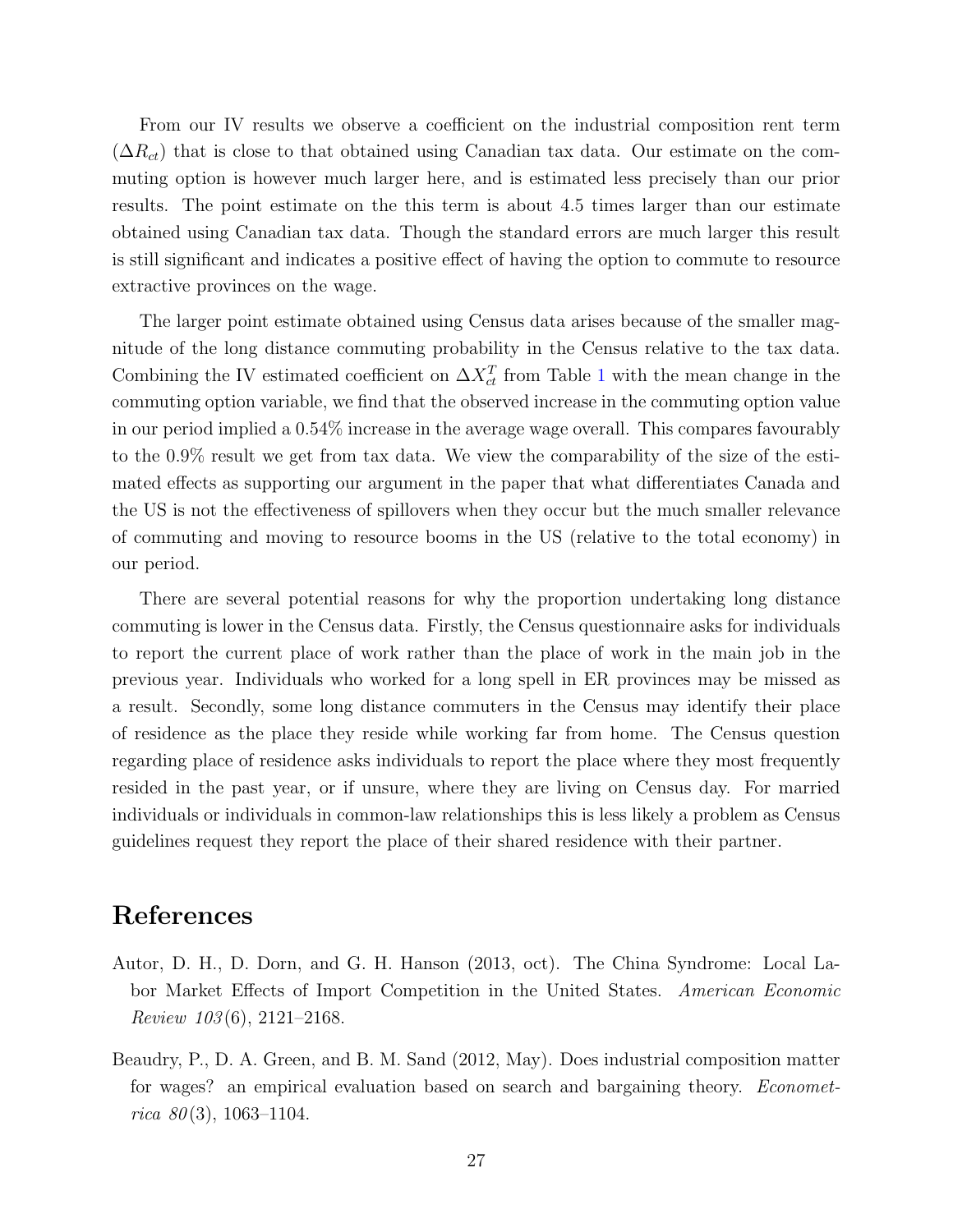<span id="page-28-0"></span>

|                       | (1)        | (2)           |
|-----------------------|------------|---------------|
|                       | <b>OLS</b> | 2SLS          |
| $\Delta R_{ct}$       | $1.609**$  | $1.182**$     |
|                       | (0.254)    | (0.306)       |
| $\Delta X_{Act}^T$    | 22.745**   | $37.155*$     |
|                       | (8.516)    | (19.557)      |
| $\Delta EmpR_{ct}$    | 0.111      | 0.104         |
|                       | (0.243)    | (0.239)       |
| Observations          | 6,340      | 6,340         |
| $R^2$                 | 0.293      |               |
| <b>Fixed Effects:</b> |            |               |
| Ind. $\times$ Year    | Yes        | Yes           |
| Instrument set:       |            | $IV1$ - $IV2$ |
|                       |            | $IV^X$        |
| $p$ -val.:            |            |               |
| $\Delta R_{ct}$       |            | 0.000         |
| $\Delta X_{ct}^T$     |            | 0.027         |
| $\Delta Emp_{ct}$     |            |               |
| Over-id. $p$ -val     |            |               |

Table 1: Estimation Results: Canadian Census and NHS

Notes: Standard errors, in parentheses, are clustered at the Economic Region level. (∗∗) and ( ∗ ) denotes significance at the 5% and 10% level, respectively. Results estimated using the 2001 and 2006 Census of Canada, and the 2011 National Household Survey. The dependent variable is the regression adjusted city-industry log wage, and cells with less than 20 observations are excluded. Column 1 is estimated using Least Squares and column 2 is estimated via Two Stage Least Squares. The bottom panel of the table shows the results of the first-stage statistics for the excluded variables of the 2SLS procedure.